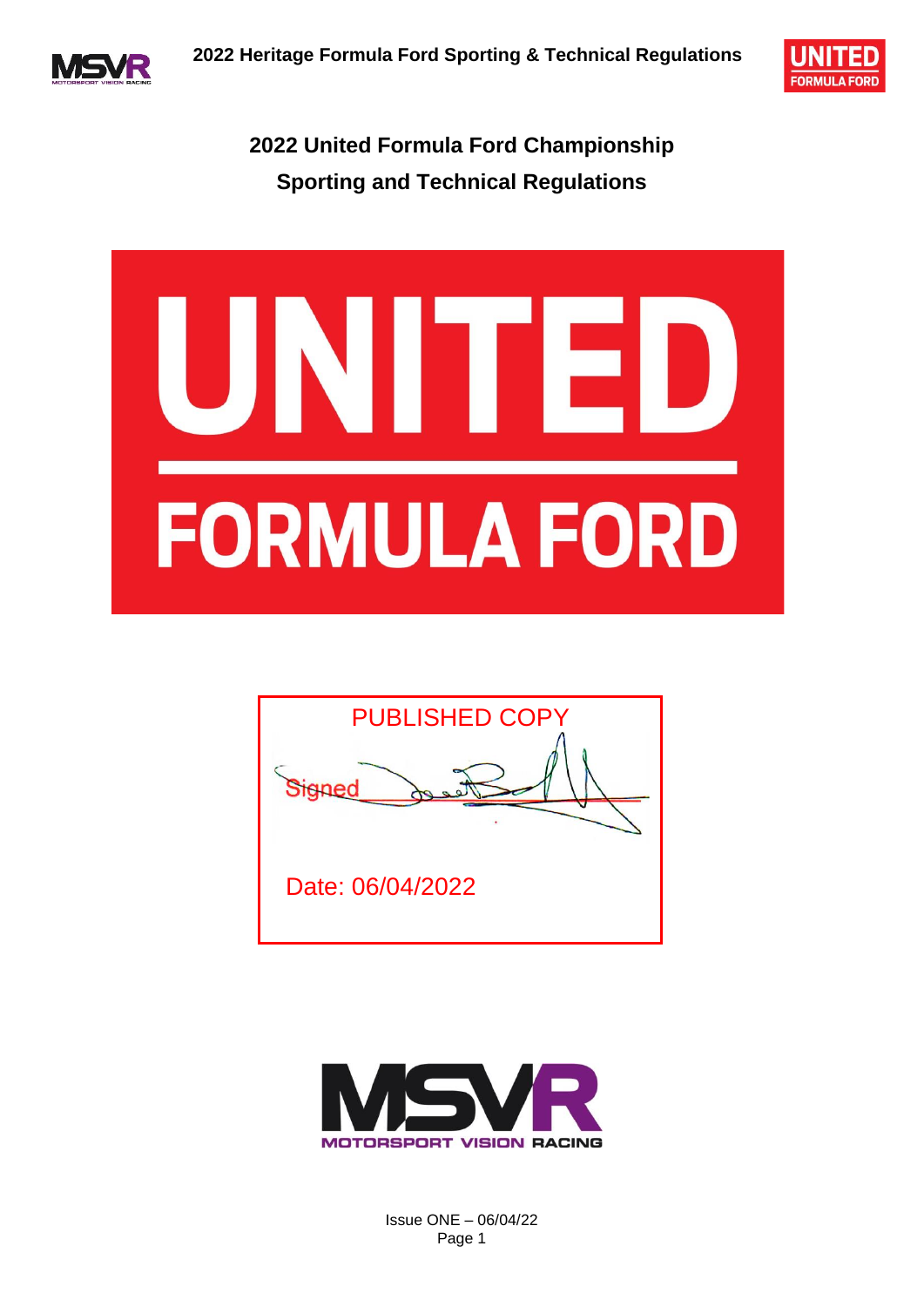



#### **1. SPORTING REGULATIONS - GENERAL**

#### **1.1 Title & Jurisdiction:**

The 2022 United Formula Ford Championship is organised to a common set of Sporting and/or Technical Regulations. It is organised and administered by MotorSport Vision Racing in accordance with the General Regulations of Motorsport UK (incorporating the provisions of the International Sporting Code of the FIA) and these Series Regulations.

Permit Number: **CH2022/R104 (C)**

Race Status: **Interclub**

#### **1.2 Officials:**

- 1.2.1 Championship Coordinator: James Beckett
- 1.2.2 Championship Scrutineer: Nigel Thorne
- 1.2.3 Championship Stewards: Greg Masters, Bill Shewan & Mike Dixon

Competitor Eligibility:

1.3.1 Entrants must:

- (a) be fully paid up valid membership card holding members of MSVR and
- (b) be Registered for the Championship and
- (c) be in possession of a valid Motorsport UK Entrants Licence.

1.3.2 Drivers and Entrant/Drivers must:

- (a) Be current Members of MSVR and
- (b) be Registered for the Championship and
- (c) be in possession of valid Competition Race Club status Licence, as a minimum

(d) \*Or be in possession of the highest grade of national Race Licence or valid FIA International

Licence, together with their ASN's written consent ((H)26.2. and FIA ISC Article 2.3.7.b applies) (e) \*If participation in the Championship requires absence from education a driver, in full time school education is required to have the approval of their head teacher and a letter stating such approval from their school in order to fulfil registration for the Championship. A driver shall not take time out of their education to participate in motor sport without the prior written approval of their education establishment.

1.3.3 All necessary documentation must be presented for checking at all rounds when signing on.

1.3.4 Membership of MSVR is free of charge upon submitting a valid entry.

#### **1.4 Registration:**

1.4.1 All competitors must register as competitors for the Championship by returning the Registration Form with the Registration Fee to the Co-ordinator prior to the Final Closing date for the first race being entered.

1.4.2 The Registration Fee is £125. Made payable to: James Beckett Motorsport

1.4.3 Registration numbers will be the permanent Competition numbers for the Championship.

#### **1.5 Championship Events:**

The United Formula Ford Championship will take place over 14 rounds and will be held at the following race meetings in the 2022 Calendar:

| Round: | Date:    | Circuit:                | <b>Organising Club:</b> |
|--------|----------|-------------------------|-------------------------|
| 1&2    | 10 April | Donington Park          | <b>MSVR</b>             |
| 3 & 4  | 24 April | Silverstone National    | <b>MSVR</b>             |
|        |          | $Is sue ONE - 06/04/22$ |                         |
|        |          | Page 2                  |                         |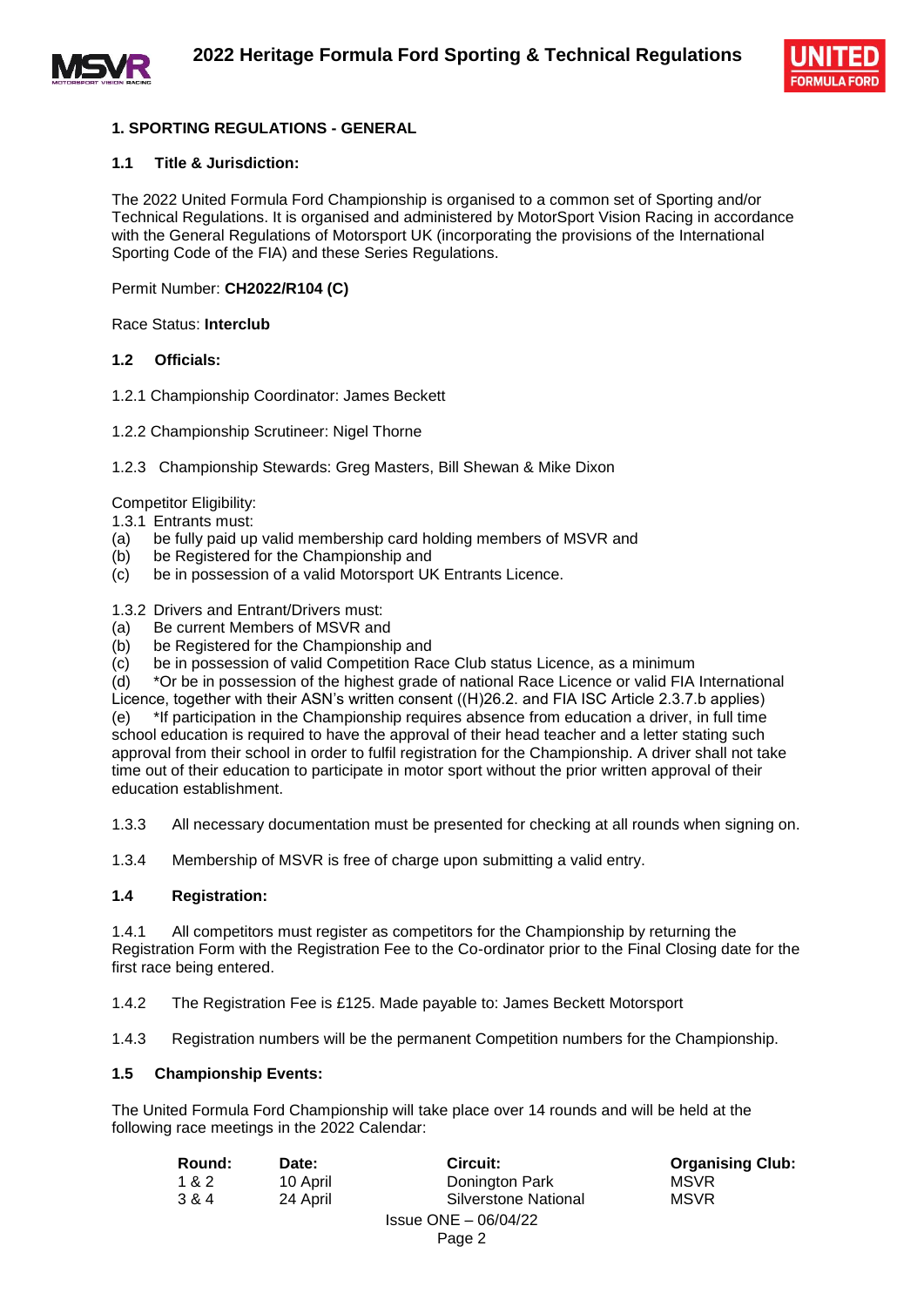



| 5&6     | 22 May       | <b>Cadwell Park</b>      | <b>MSVR</b> |
|---------|--------------|--------------------------|-------------|
| 7 & 8   | 11 June      | Snetterton               | <b>MSVR</b> |
| 9 & 10  | 6 August     | Brands Hatch Indy        | <b>MSVR</b> |
| 11 & 12 | 18 September | Brands Hatch Indy        | <b>MSVR</b> |
| 13 & 14 | 19 November  | <b>Brands Hatch Indy</b> | <b>MSVR</b> |

#### **1.6 Scoring**

The point-scoring system for the United Formula Ford Championship is as follows: The top five finishers in each qualifying class:

 $1<sup>st</sup> - 5$  points 2<sup>nd</sup> – 4 points 3 rd – 3 points 4<sup>th</sup> – 2 points 5<sup>th</sup> – 1 point

The overall race winner scores an additional 2 points.

All rounds count.

#### **1.7 Awards**

1.7.1 Garlands and Trophies are to be provided for presentation at the end of each race or at an end of the meeting presentation ceremony.

- 1.7.2 Per race: Trophies will be awarded to 1<sup>st</sup>,  $2<sup>nd</sup>$ , &  $3<sup>rd</sup>$  overall and class winners.
- 1.7.3 Per race: MSVR will provide 'winners hats' for 1<sup>st</sup>, 2<sup>nd</sup> & 3<sup>rd</sup>.
- 1.7.4 End of Season: Overall Championship awards will be presented for 1<sup>st</sup>, 2<sup>nd</sup> and 3<sup>rd</sup> in each class

1.7.5 Title to all Trophies:

In the event of any Provisional Results being revised after any provisional presentations and such revisions affect the distribution of any awards the Competitors concerned must return such awards to the Series Co-ordinator in good condition within 7 days.

#### **2. SPORTING REGULATIONS - SERIES EVENT MEETINGS & RACE PROCEDURES**

#### **2.1 Entries:**

- 2.1.1 Competitors are responsible for sending in correct and complete entries with the correct entry fees prior to the entry closing dates which shall be three days before each round.
- 2.1.2 Incorrect or incomplete entries (Including Driver to be Nominated Entries) are to be held in abeyance until they are complete and correct and the date of receipt for acceptance of entry purposes shall be the date on which the Secretary of the Meeting receives the missing or corrected information or fee.
- 2.1.3 Any withdrawal of Entry or Driver/Car changes made after acceptance of any entry must be notified to the Secretary of the Meeting in writing. If Driver/Vehicle changes are made after publication of Entry Lists with Final Instructions the Competitor concerned must apply for approval of acceptance by the Stewards of the Meeting BEFORE Signing-On.
- 2.1.4 Reserves are to be nominated on the Final List of Entries published with Final Instructions or Amendment Sheet Bulletins. All Reserves will practice and replace withdrawn or retired entries in Reserve Number order irrespective of class. If Reserves are given Grid Places prior to issue of the first Grid Sheets for any round the times set in Practice shall determine their grid positions. If Reserves are given places after publication of the grid sheet and prior to cars being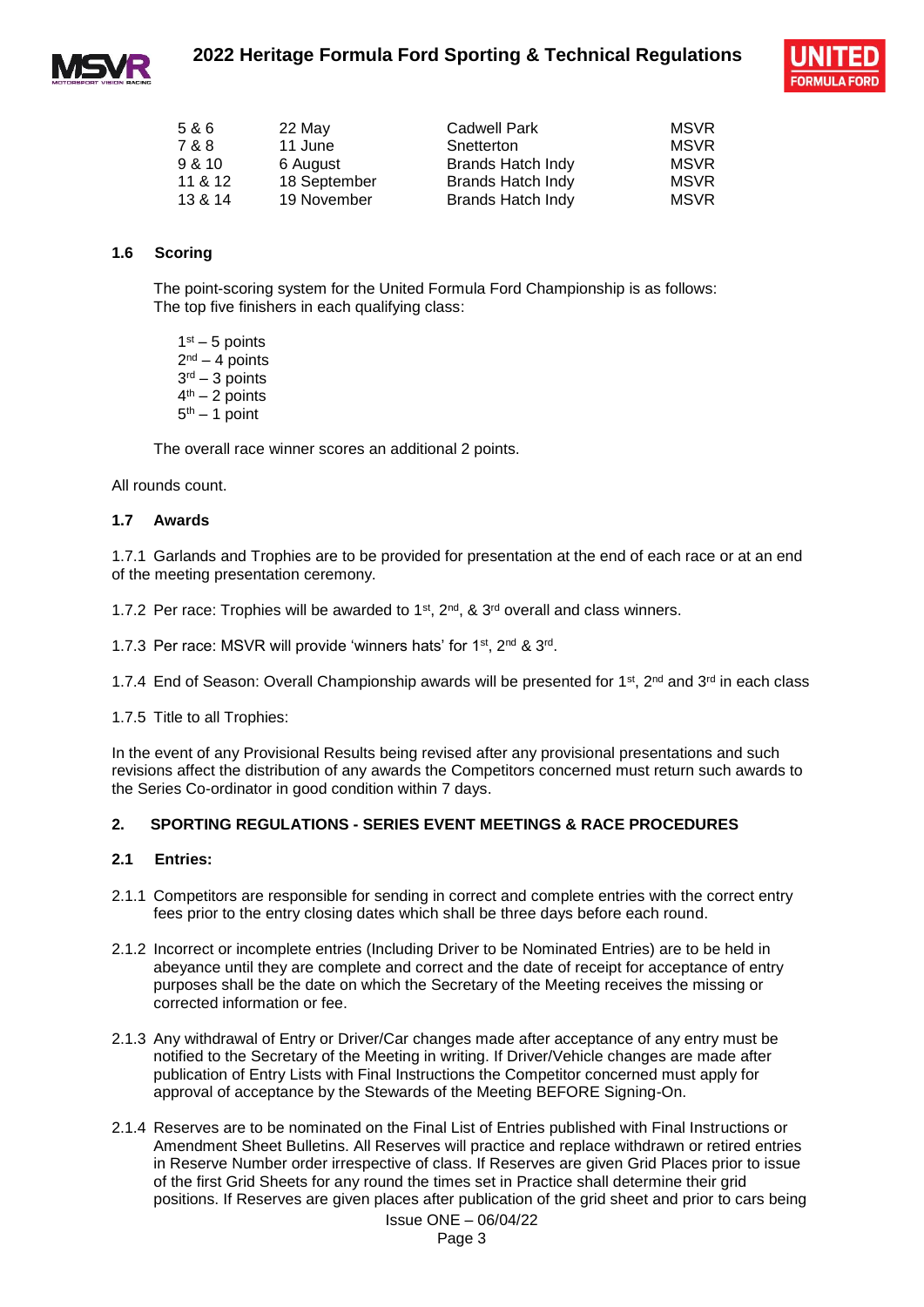



collected in the Official "Assembly Areas" they will be placed at the rear of the Grid and be started without any time delay. Otherwise, they will be held in the Pitlane and be released to start the race after the last car to start the GREEN FLAG LAP or last car to take the start has passed the start line or pit lane exit, whichever is the later. Such approval to start MUST be obtained from the Clerk of the Course.

#### **2.2 Briefings:**

Organisers should notify Competitors of the times and locations for all briefings in the Final Instructions for the meetings. Competitors must attend all briefings.

#### **2.3 Qualification Practice:**

- 2.3.1. Should any Practice session be disrupted the Clerk of the Course shall not be obliged to resume or re-run the session; the decision of the Clerk of the Course shall be final.
- 2.3.2. Each driver shall complete a minimum of 3 laps in the car to be raced, and in the correct session, in order to qualify (MOTORSPORT UK Regulations Q12.4).

The minimum period of practice to be as specified in the MOTORSPORT UK Regulations in respect of circuit lengths.

Should any Practice Session be disrupted the Clerk of the Course shall not be obliged to resume the session or re-run sessions to achieve the series criteria and the decision of the Clerk of the Course shall be final.

#### **2.4 Races:**

Should any race be disrupted the Clerk of the Course shall not be obliged to resume or rerun the race ((Q)12.15.) (1.6.4. above applies)

#### **2.5 Starts:**

2.5.1 All cars will be released to form up on the grid prior to the start in formation as specified on the grid sheet.

2.5.2 The start will be via Standing start

The minimum Countdown procedures/audible warnings sequence shall be:-

- I. 1 minute to start of Green Flag/Pace Lap Start Engines/Clear Grid.
- II. 30 Seconds Visible and audible warning for start of Green Flag/Pace Lap.
- III. A five second board will be used to indicate that the grid is complete.<br>IV. The red lights will be switched on five seconds after the board is with
- The red lights will be switched on five seconds after the board is withdrawn.

2.5.3 Any car removed from the grid after the 1 minute stage or driven into the pits on the Green Flag lap shall be held in the pitlane and may start the race after the last car has passed the start line or pit lane exit, whichever is the later to take the start from the grid.

2.5.4. Any driver unable to start the Green Flag/Pace lap or start are required to indicate their situation as per MOTORSPORT UK Regulation (Q)12.11.2. In addition any driver unable to maintain grid positions on the Green Flag Lap, to the extent that ALL other cars are ahead of them may complete the Green Flag lap but MUST remain at the rear of the last row of the grid but ahead of any cars to be started with a time delay.

2.5.5. In the event of any starting lights failure the Starter will revert to use of the National Flag.

#### **2.6 SESSION RED FLAG**

Should the need arise to stop any race or practice, RED LIGHTS will be switched on at the Start line and RED FLAGS will be displayed at the Start line and at all Marshals Signaling Points around the Circuit.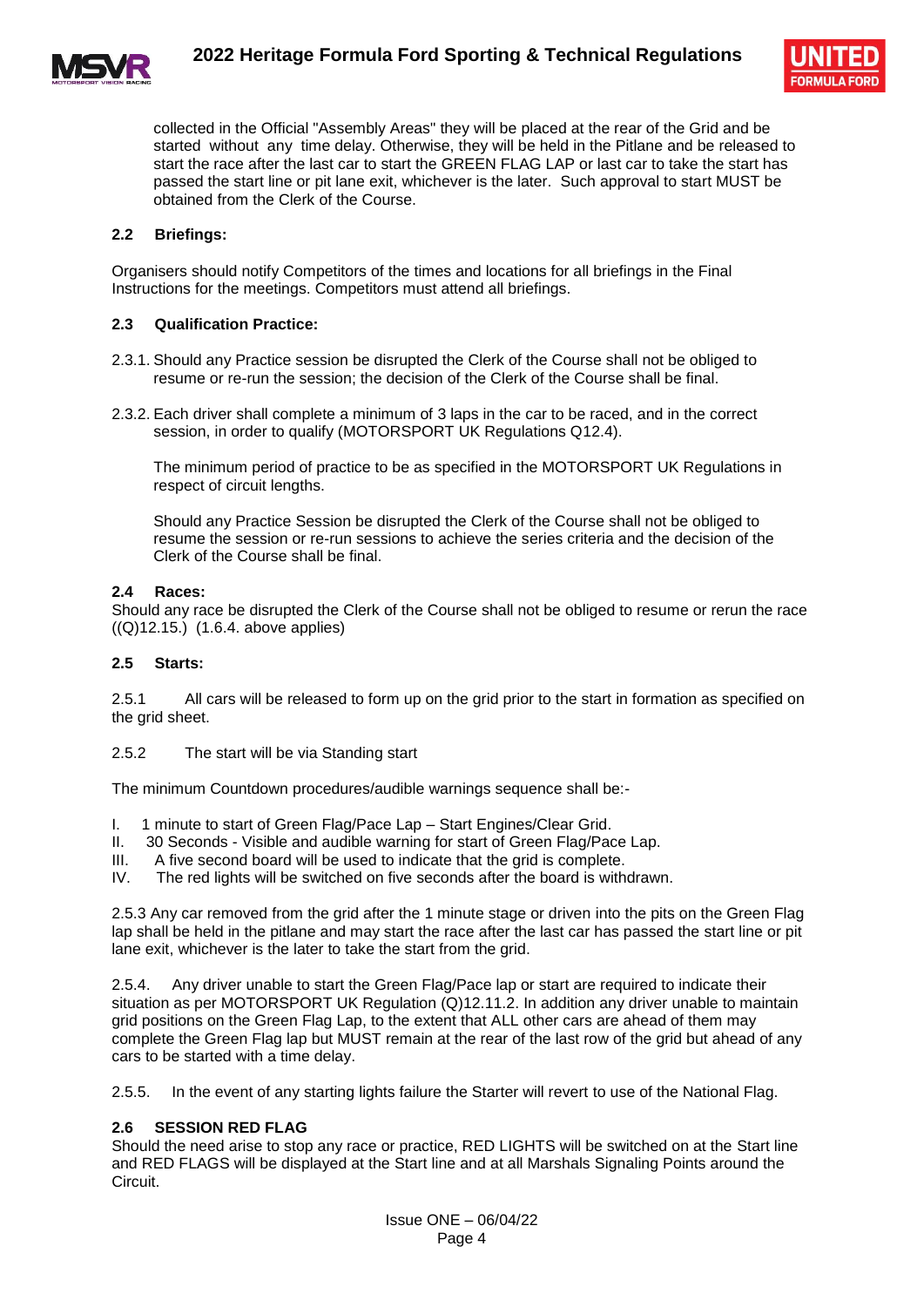



This is the signal for all drivers to cease circulating at racing speeds, to slow to a safe and reasonable pace and to return to the pit lane, during practice, and to the starting grid area, during a race, unless otherwise directed by officials.

Cars may not enter the Pits unless directed to do so. Work on cars already in the Pits must cease when a race is stopped.

#### **2.7 Pits, Paddock & Pitlane Safety:**

2.7.1. Pits &Paddock: Competitors must ensure that the MOTORSPORT UK, Circuit Management and Organising Club Safety Regulations are complied with at all times.

2.7.2. Pitlane: The outer lane or lanes are to be kept unobstructed to allow safe passage of cars at all times. The onus shall be on all Drivers to take all due care and respect the pit lane speed limits.

2.7.3. Refueling: May only be carried out in accordance with the MOTORSPORT UK General Regulations, the Organising Club Regulations, Circuit Management Regulations and the SRs or Final Instructions issued for each Circuit/Meeting.

2.7.4 Speed Limit: Pit Lane Speed Limit will be 60km/h.

#### **2.8 Race finishes:**

After taking the Chequered Flag drivers are required to:

|      | progressively and safely slow down                               |
|------|------------------------------------------------------------------|
| Ш.   | remain behind any competitors ahead of them,                     |
| III. | return to the Pit Lane Entrance/Paddock Entrance as instructed,  |
| IV.  | comply with any directions given by Marshals or Officials        |
|      | keep their helmets on and harnesses done up while on the circuit |
|      |                                                                  |

or in the pitlane.

#### **2.9 Results:**

All Practice Timesheets, Grids, and Race Results are to be deemed PROVISIONAL until all vehicles are released by Scrutineers after Post Practice/Race Scrutineering and/or after completion of any Judicial or Technical Procedures (MOTORSPORT UK Regulation (D)26.3).

#### **2.10 Timing Modules**

2.10.1 All competitors will be required to fit Electronic Self Identification Modules to their cars for the purposes of accurate timing. It will be the responsibility of the competitor to fit these in the car in the position and manner specified. The Modules must be in place and functioning correctly for all qualifying practice sessions and races. The setting and servicing of these items must only be carried out by properly authorised MOTORSPORT UK licensed Timekeepers. Competitors will be charged by the timing company for replacement of the Modules due to misuse or loss at any time during the season.

2.10.2 Competitors may not place electronic timing equipment within five metres of the official Start, Finish or any other official timing lines at any event or test session/day. Any such equipment placed within these zones will be removed.

#### **2.11 Qualification Races**

The organisers reserve the right to run qualification races. The procedures will be as published in the Final Instructions for the events concerned.

#### 2.12 Operation of Safety Car

The Safety Car will be brought into operation and run in accordance with Section Q, Appendix 3 of the MOTORSPORT UK General Regulations.

#### **2.12 ONBOARD CAMERAS**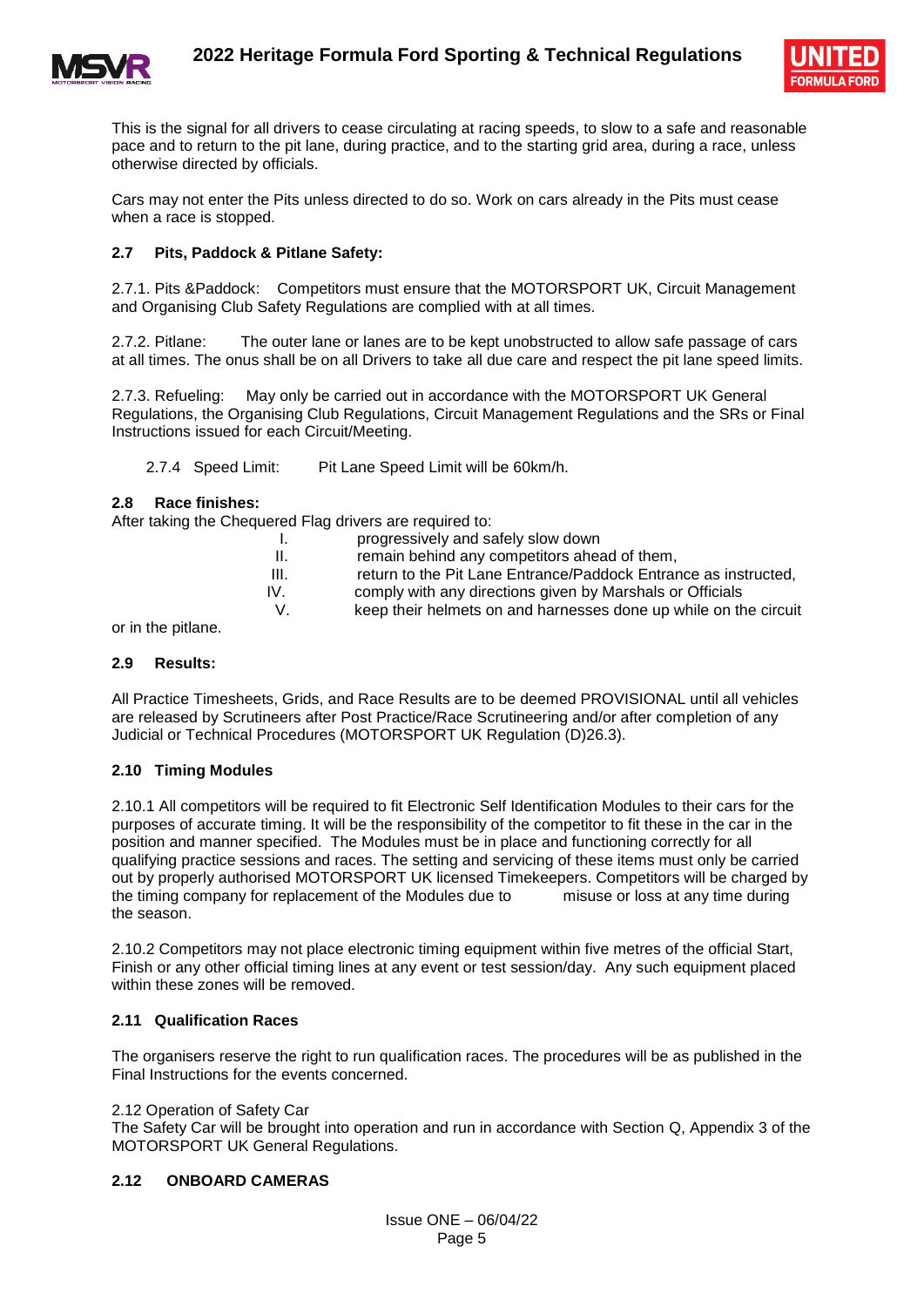



#### **3. SPECIFIC SERIES REGULATIONS**

- 3.1 By registering for the Championship all competitors and their associates commit to positively promote and demonstrate the Motorsport UK's Respect Code.
- 3.1.1. Where any reports of disrespectful conduct are judged to be well founded the Championship organisers may issue warnings or require remedial actions and/or report the matter to the Championship Stewards who may impose appropriate penalties which can include loss of Championship points and/or race bans through to Championship Expulsion and referral to Motorsport UK.
- 3.1.2. It is imperative that we promote the safety and wellbeing of young people and adults at risk. In addition to this all participants must be aware of their behaviour and conduct at all times and abusive language and harmful behaviour will not be tolerated. Any such incidents must be reported to the Championship Coordinator and/or Safeguarding Officer who will also relay the report Motorsport UK. Details of the Motorsport UK Policies and Guidelines are available at [www.motorsportuk.org/resource-centre](http://www.motorsportuk.org/resource-centre) by selecting Policies and Guidelines.

#### **4. SPECIFIC SERIES PENALTIES:**

#### **4.1 Infringements of Technical Regulations:**

4.1.1 Arising from post practice Scrutineering or Judicial Action:

Minimum Penalty: The provisions of MOTORSPORT UK Regulations: C.

4.1.2 Arising from post-race Scrutineering or Judicial Action:

Minimum Penalty: The provisions of MOTORSPORT UK Regulations: C 3.5.1 (a) & (b)

For infringements deemed to be of a more serious nature the Clerk of the Course and/or Stewards of the Meeting are to invoke the provisions of Regulation C 3.5.1 (c)

4.1.3 Additional specific penalties:

Infringements of non-technical MOTORSPORT UK Regulations and the Sporting Regulations issued for the series in accordance with the 2022 MOTORSPORT UK Judicial Procedure Regulations, as amended by these Regulations.

In order to maintain standards of conduct, the series Co-ordinator will monitor all officials / observers reports of adverse behaviour at race meetings. If any individual is included on two such reports during one racing season the series Co-ordinator will notify the organisers who will issue a written warning that his / her driving behaviour is to be specifically observed at future race meetings. Any adverse reports during this period of observation could result in official MOTORSPORT UK action & will result in a series steward's enquiry, with possible refusal of further race entries or other sanctions as seen fit.

4.1.4 The Clerk of the Course may impose a Stop & Go or Drive Through penalty for infringements of the regulations in accordance with MOTORSPORT UK Regulation Q 12.26.

4.1.5 The Clerk of the Course may impose a grid position penalty for the next race or races of the Series for infringements of the regulations.

4.1.6 The Clerk of the Course may impose such penalties as appropriate according to the powers granted to him in G 5.3.

4.2 Infringements of non-technical MOTORSPORT UK Regulations and the Sporting Regulations: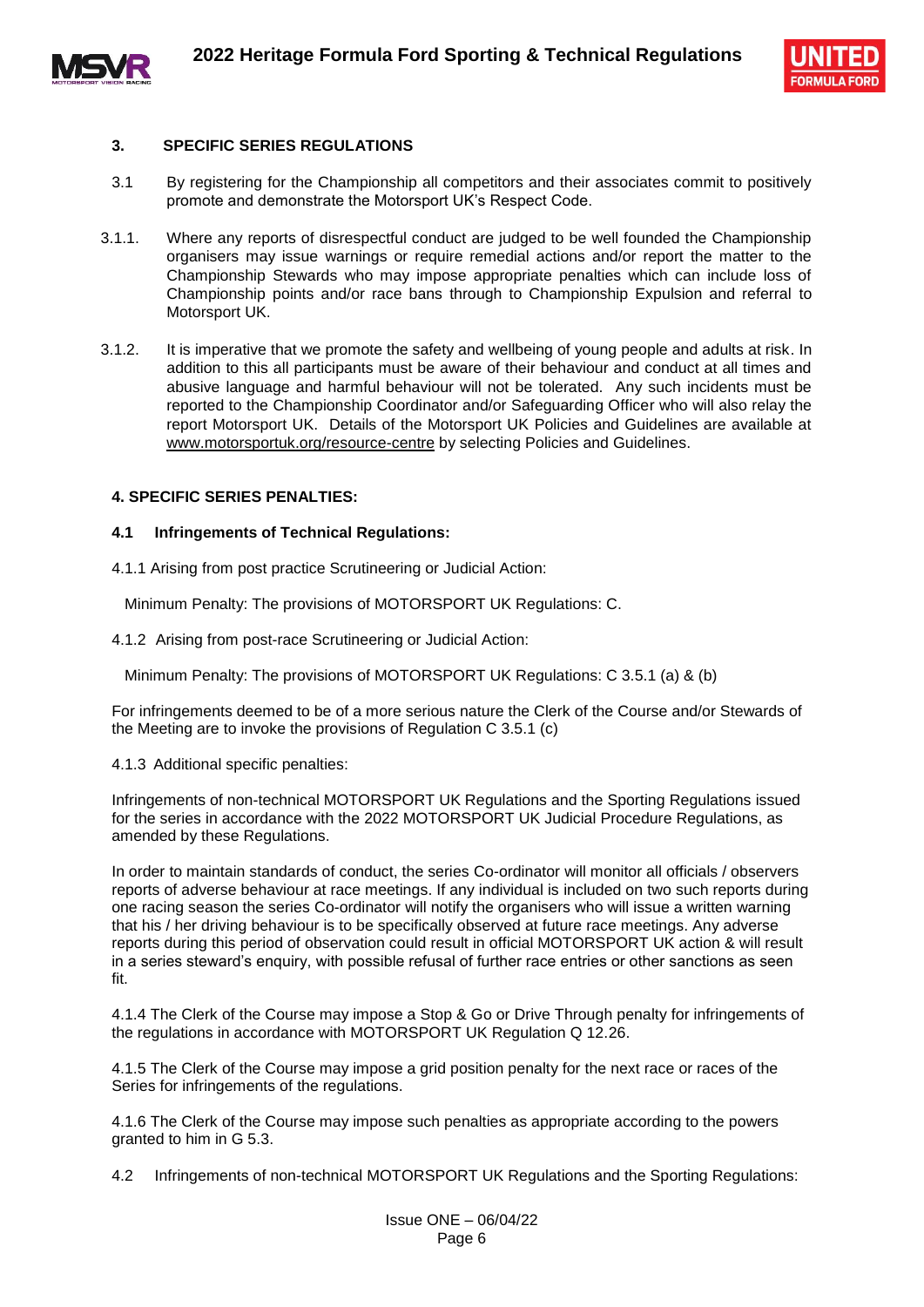



As per 2022 MOTORSPORT UK Judicial Procedure Regulations.

#### **5. TECHNICAL**

#### **5.1 Introduction:**

The following technical regulations are set out in accordance with MOTORSPORT UK specified format, and it should be clearly understood that if the following texts do not clearly state that you can do something you should seek clarification from the series organisers prior to making any changes.

#### **5.2 Description:**

The United Formula Ford Championship is for Formula Ford 1600cc Kent Engine cars complying with technical regulations published by the Ford Motor Company (the most recent published set is found on Page 10, as Appendix 1).

Motorsport UK references in those regulations have changed since their publication and Appendix 2 attempts to set out the 2022 Blue Book references.

In all matters where Motorsport UK requirements have changed since the publication of the Ford Technical Regulations, current Motorsport UK requirements are mandatory.

The classes for United Formula Ford are outlined in basic terms below:

Star (1999 – 2022) Regional (1993 – 1998) Heritage (1982 – 1992) Classic (1972 – 1981) Historic (1967 – 1971)

The Champion of Brands (as structure above at Brands Hatch races only) 1967 – 2022

#### - **5.3 Safety Requirements:**

#### 5.3.1 Safety Harnesses

 Safety harnesses must comply with the Ford Racing Technical regulations and Motorsport UK Regulation K 2.1.3 – K 2.1.10.

#### **5.4 General Technical Requirements & Exceptions:**

All vehicles must comply with the relevant sections of the MOTORSPORT UK Yearbook J and Section Q (Tech Regs), from Q 13.1.1 up to and including Q 13.11.5.

#### **5.5 Chassis:**

5.5.1 Chassis must comply with Art 3 of the Ford Racing Technical regulations.

#### **5.6 Bodywork:**

5.6.1 Bodywork must comply with Art 4 of the Ford Racing Technical regulations.

#### **5.7 Engine:**

5.7.1 Engine must comply with Art 5 of the Ford Racing Technical regulations.

#### **5.8 Suspension:**

5.8.1 Suspension must comply with Art 6 of the Ford Racing Technical regulations.

#### **5.9 Transmission:**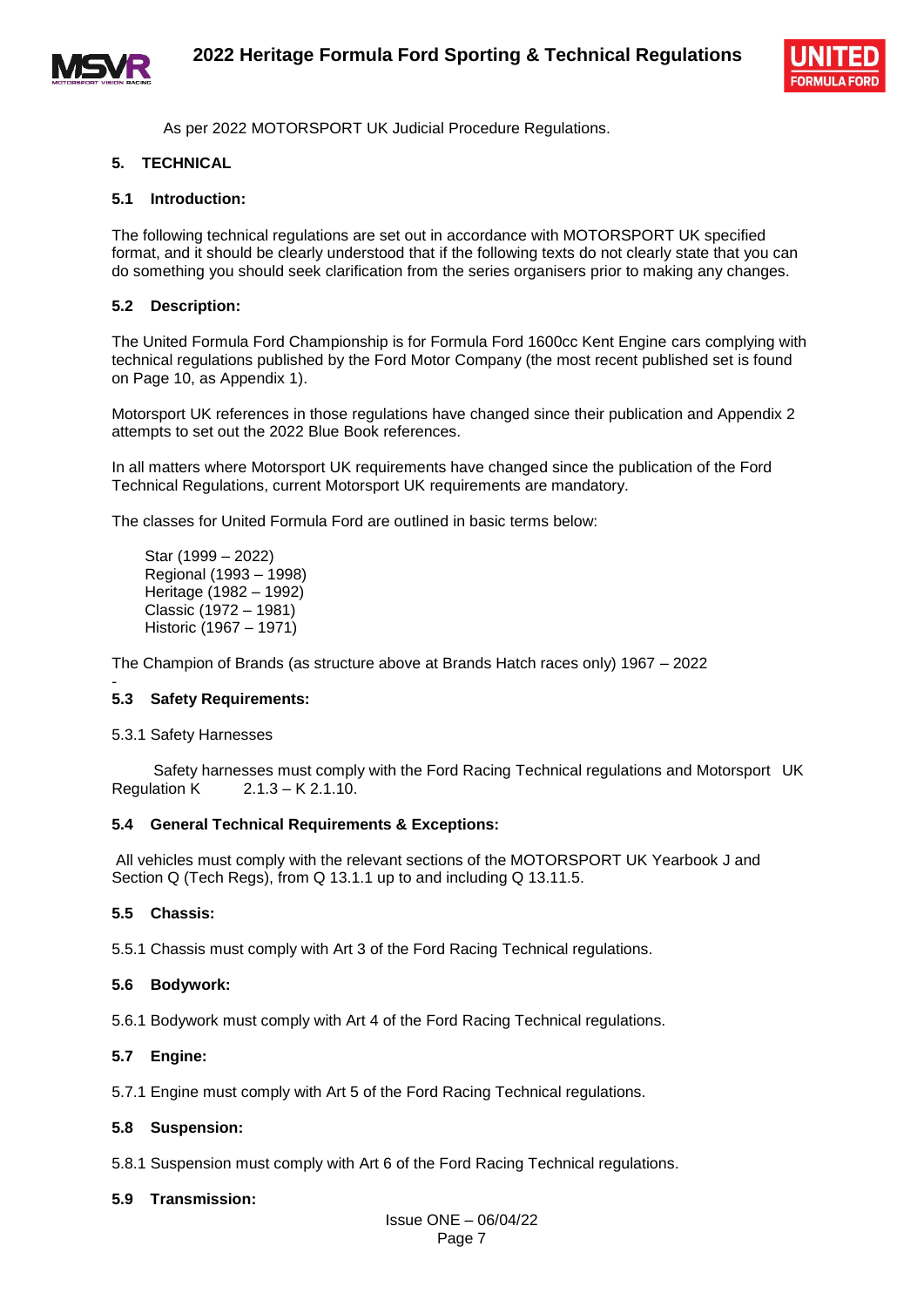



5.9.1 Transmission must comply with Art 11 of the Ford Racing Technical regulations.

#### **5.10 Electrical:**

#### **5.11 Brakes:**

5.11.1 Brakes must comply with Art 7 of the Ford Racing Technical regulations.

#### **5.12 Wheels and Tyres:**

5.12.1 Wheels must comply with Art 10 a) of the Ford Racing Technical regulations.

#### **5.12.2 Tyres**

Tyres permitted within the United Formula Ford Championship are Avon ACB9 and Avon ACB10 type. For cars manufactured prior to 31.12.1971 then ACB9 are mandatory. For cars manufactured 01.01.1972 onwards to 31.12.1992 ACB9 or ACB10 are permissible. Post-1992 must use Avon ACB10 tyres 5.15 Weights:

Minimum car weight at any time during competition is 420 Kilos.

The combined minimum weight with driver included shall be 500kg.

#### **5.13 Numbers and Series Decals:**

5.13.1 Only competition numbers as allocated by the series Registrar shall be displayed in accordance with MOTORSPORT UK regulation J 4 Drawing No 4.

5.13.2 All vehicles must display mandatory Championship decals and any advertising material associated with a Championship sponsor as required from time to time by the series organiser.

#### **6. APPENDICES:**

#### **6.1 Race Organising Contacts:**

Promoter: James Beckett James Beckett Motorsport Royal Cottage 11 North End Road Steeple Claydon **Buckingham**  MK18 2PG beckettje@aol.com

Race Meeting Organiser: MotorSport Vision Racing Timing Module Supplier: Timing Solutions Limited

#### **6.2 Commercial Undertakings:**

None

#### **6.3 Agreed Waivers:**

None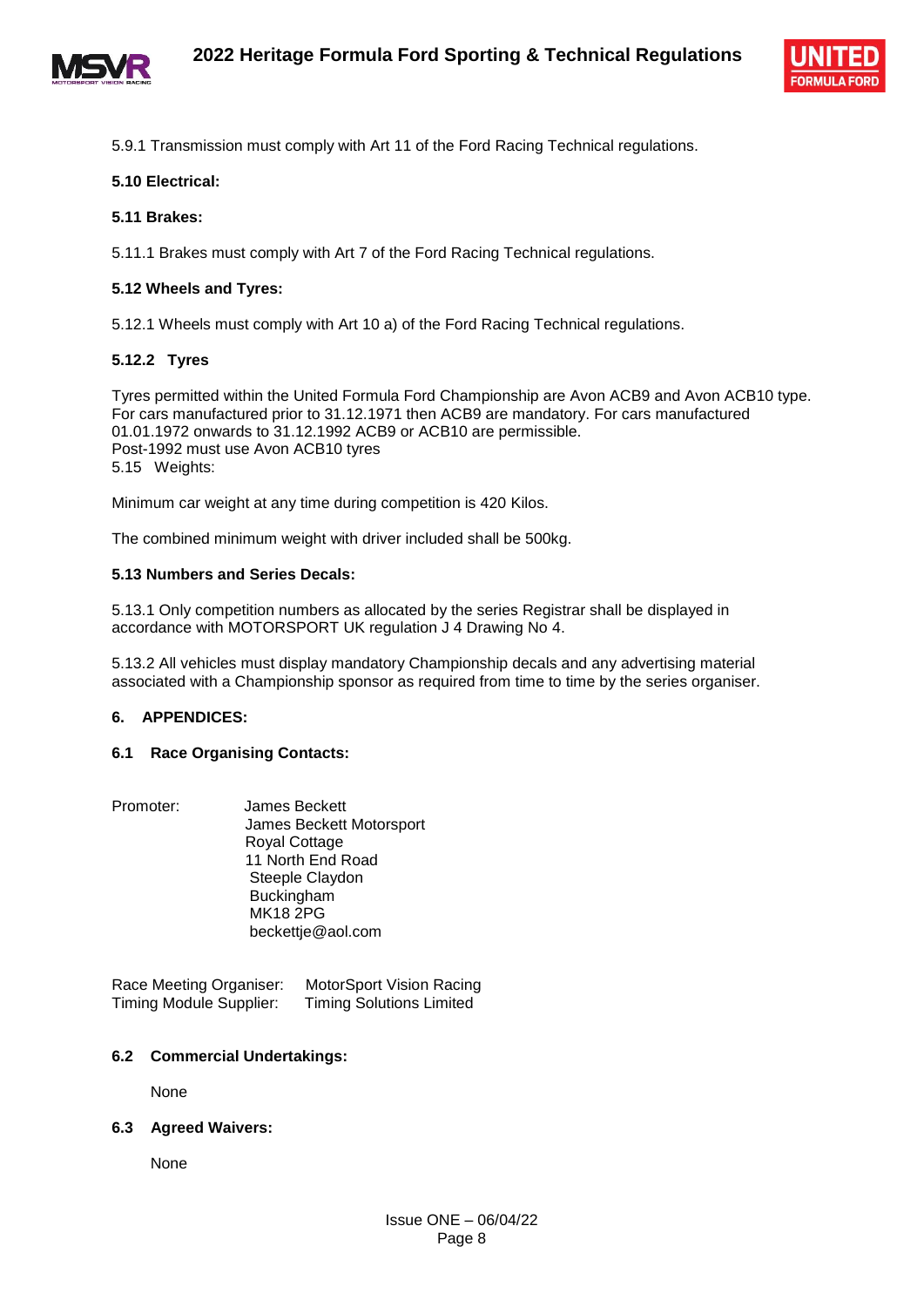



Appendix 1



# **Technical Regulations**

# **Formula Ford**

# With 1600cc Kent Engine

Issue 2:- March 2004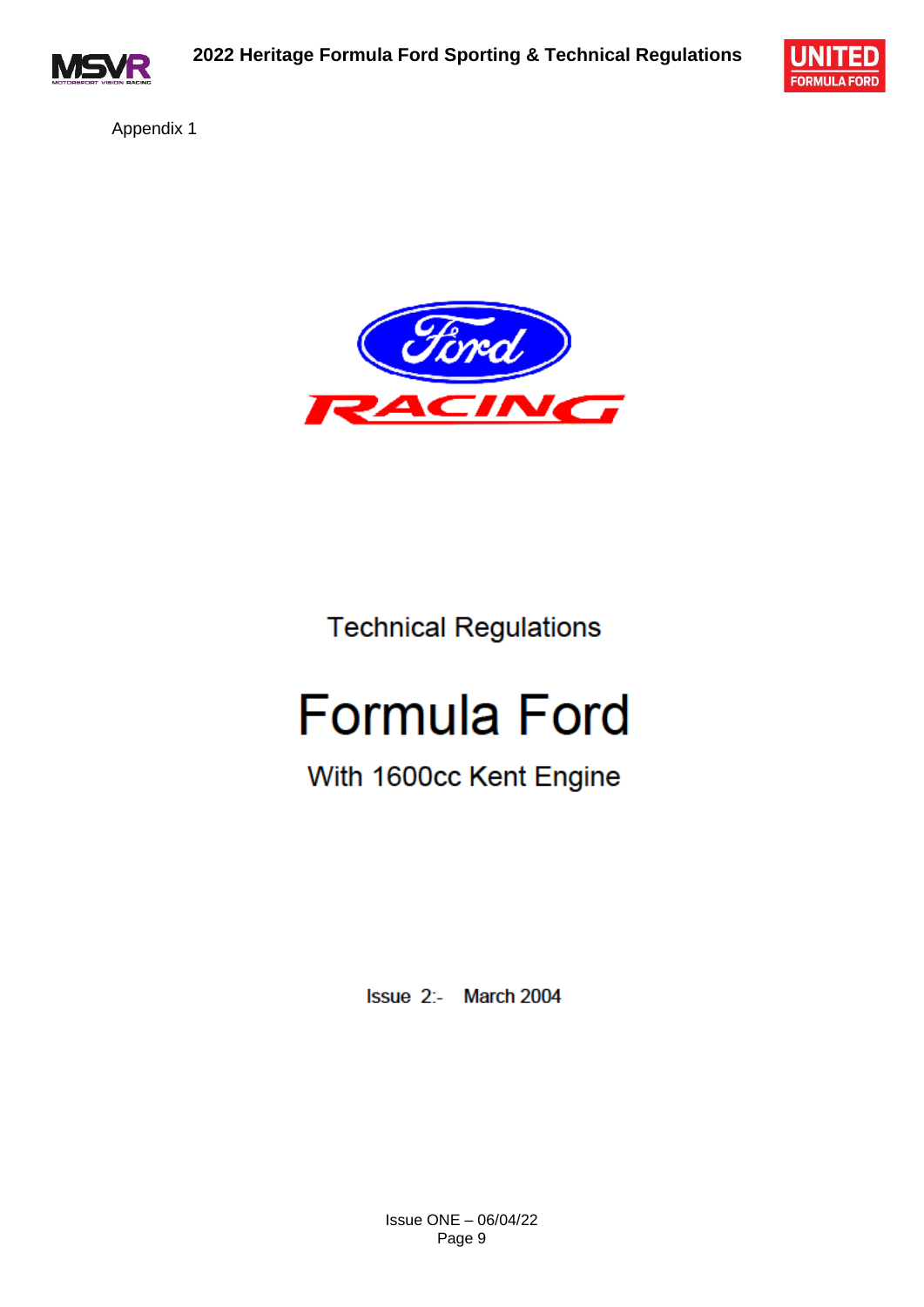



# Technical Regulations for Formula Ford 1600 **Introduction**

The first race for Formula Ford cars was held on July 2nd 1967, using the 1498cc engine from the Cortina and ordinary road-going Firestone F100 tyres. Changes had to be made over the years to keep both the engine in line with current production, firstly to 1600cc and later to the cross flow engine, whilst also improving the tyre specification.

None of these have changed the basic concept of the Formula. No changes have been introduced to the current cars, except for the safety requirement of Lateral protection structures on 1996 and later cars only. The current cross flow, 1600cc, "Kent" engine is no longer in production and we are pleased that the formula is still thriving and wish it many more years of success.

The "Kent" engined formula now has its own regulations and they are no longer combined with the regulations for the 1800cc "Zetec" engined cars. Copies of the regulations and other information can be obtained from Regulations On the Web at www.formulaford.info

 $\alpha$ r John Griffiths Ford Motor Company Limited Dunton Technical Centre Room GB - 15/GA - Y02 - E Laindon Essex SS15 6EE Tel: 01268 403101 [jgriffit@ford.com](mailto:jgriffit@ford.com)

Parts Ford Dealerships, or Formula Ford International at Phone; 0044 (0)1442 220200 Fax 0044 (0)1442 220347 Att: Don Hilton (07889 607998 mobile)

### Warning

**The following regulations have not been updated for several years. Irrespective of these regulations ALL cars must comply with at least the current minimum safety standards specified in the country of the competition. (Safety Helmets, Safety Belts, Fire Extinguishers etc.) For Standard Ford Motor Company parts that are specified in these regulations, and are no longer available from any source, the competitor must obtain the written consent from the Scrutineer responsible for that race meeting or championship prior to using the alternative part in competition. (July 2001)** 

### **Copyright**

Copyright for the regulations are not retained by Ford Motor Company Limited if these regulations are copied in total. Any changes made to the regulations are not permitted unless sanctioned by the Ford Motor Company Limited.

# Technical Regulations

Issue ONE – 06/04/22 Page 10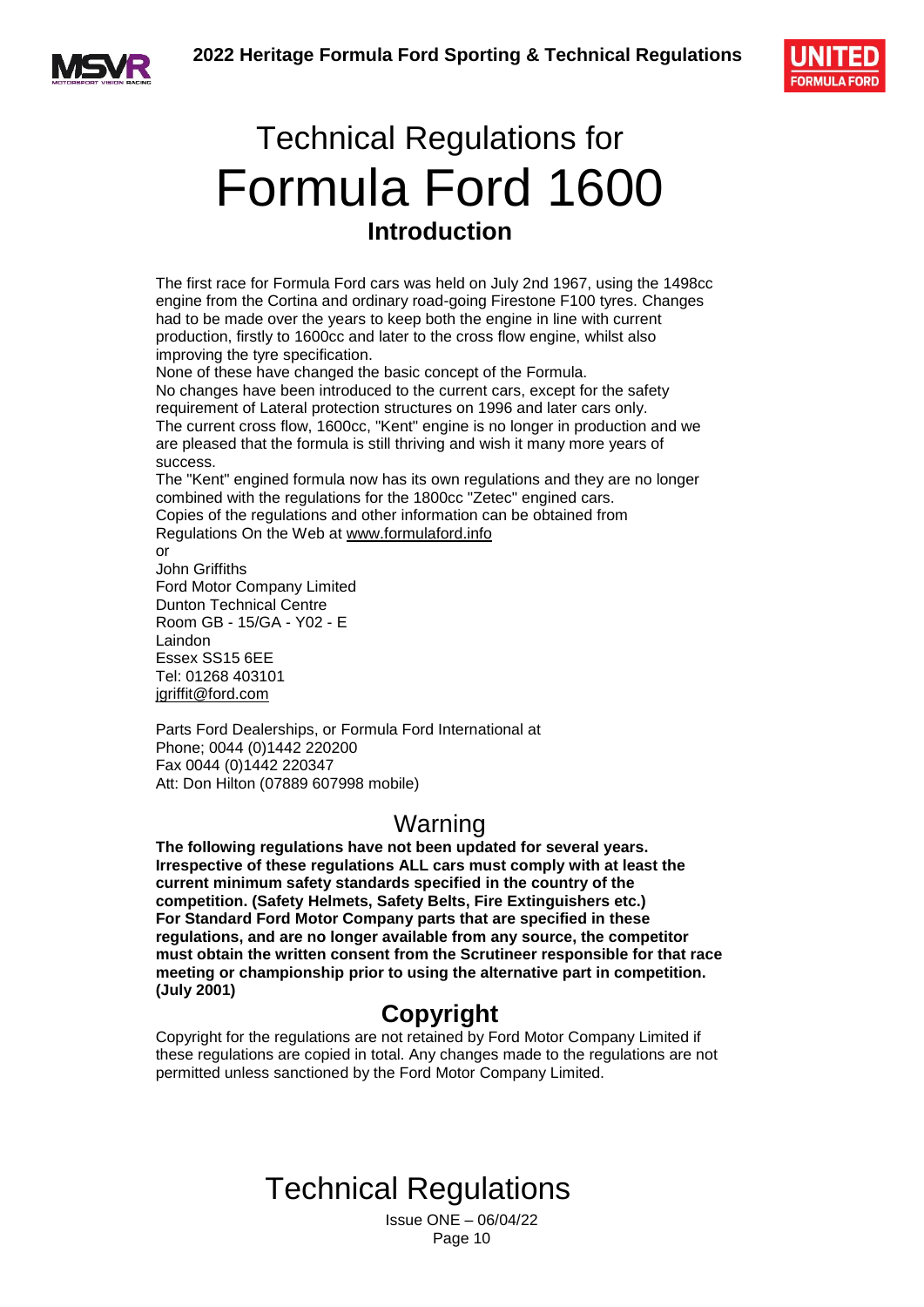



## Formula Ford 1600

#### **GENERAL**

As with all regulations, "UNLESS IT SAYS YOU CAN DO IT. YOU CANNOT".

#### **1 DESCRIPTION**

Four wheel, single seater racing car, as defined for Formula 3 (1985) and these regulations fitted with a Ford 1600cc GT "Kent" engine.

#### **2 SAFETY**

These regulations are based on the current RACMOTORSPORT UK Yearbook (Blue Book). All relevant end current RACMOTORSPORT UK regulations apply. See Appendix 'A' for some of the more specific regulations.

#### **3 CHASSIS**

The chassis must be of tubular steel construction with no stress bearing panels except bulkhead and undertray, curvature of the undertray must not exceed 2.54cm. The undertray/floor (E 13.2.4) extends from the bulkhead forward of the pedals to the bulkhead between the fuel tank and the engine. Monocoque chassis construction is prohibited. Stress bearing panels are defined as, sheet metal affixed to the frame by welding or bonding or by rivets, bolts or screws which have centres closer than 15.25cm. Bodywork must not be used as stress bearing panels. The use of stabilised materials, composite materials using carbon and/or Kevlar reinforcement is prohibited.

3.2 Cars built after 1.1.87 and before 1.1.95 The internal cross section area of the cockpit from the driver's feet to behind his seat, shall nowhere be less than 700

 $\overline{c}$  and a minimum width must be 25cm over the whole length of the cockpit. The only intrusion permitted into the cross sectional area being the steering column. 3.3 Cars built after 1.1.95 The free internal cross section of the cockpit from the

soles of the driver's feet to behind his seat shall at no point be less that  $700 \text{cm}^2$ . The only thing which may encroach on this area is the steering column. A free vertical section of minimum 25cm width maintained to a minimum height of 25cm with corners of maximum 5cm radius must be maintained over the whole length of the cockpit with the steering wheel removed. The driver normally seated in his driving position with the seat belts fastened and the steering wheel in place must be able to raise both legs together such that his knees reach the plane of the steering wheel in the rearwards direction: this action must not be obstructed by any part of the car.

3.4 Cars built after 1.1.87 The soles of the feet of the driver, seated in the normal driving position and with his feet on the pedals in the inoperative position, shall not be situated to the fore of the vertical plane passing through the centre line of the front wheels.

3.5 No engine oil or water tubes are permitted within the cockpit 3.6 Cars built after 1.1.95

The chassis must include an impact-absorbing structure fitted ahead of the front bulkhead of the tubular steel frame. This structure must be independent of the bodywork and must be solidly fixed to the extremities of the bulkhead (i.e. with bolts requiring tools for removal). It must constitute a box of 30cm minimum length,

15cm minimum height in any vertical section and 400cm<sup>2</sup> minimum total cross section. It must be metallic using honeycomb sandwich construction with a panel thickness of 15mm minimum. It is recommended, but not mandatory, that this safety feature is fitted to older cars.

3.7 Cars built after 1.1.96 must be built with a LATERAL PROTECTION STRUCTURE, defined as continuous panels whose projection on a vertical plane parallel to the longitudinal axis of the car shall be at least 15cm high, shall extend on either side of the car, at a minimum distance of 55cm from the car's longitudinal centre line between at least the transverse planes passing through the fuel tank rear face and the frontal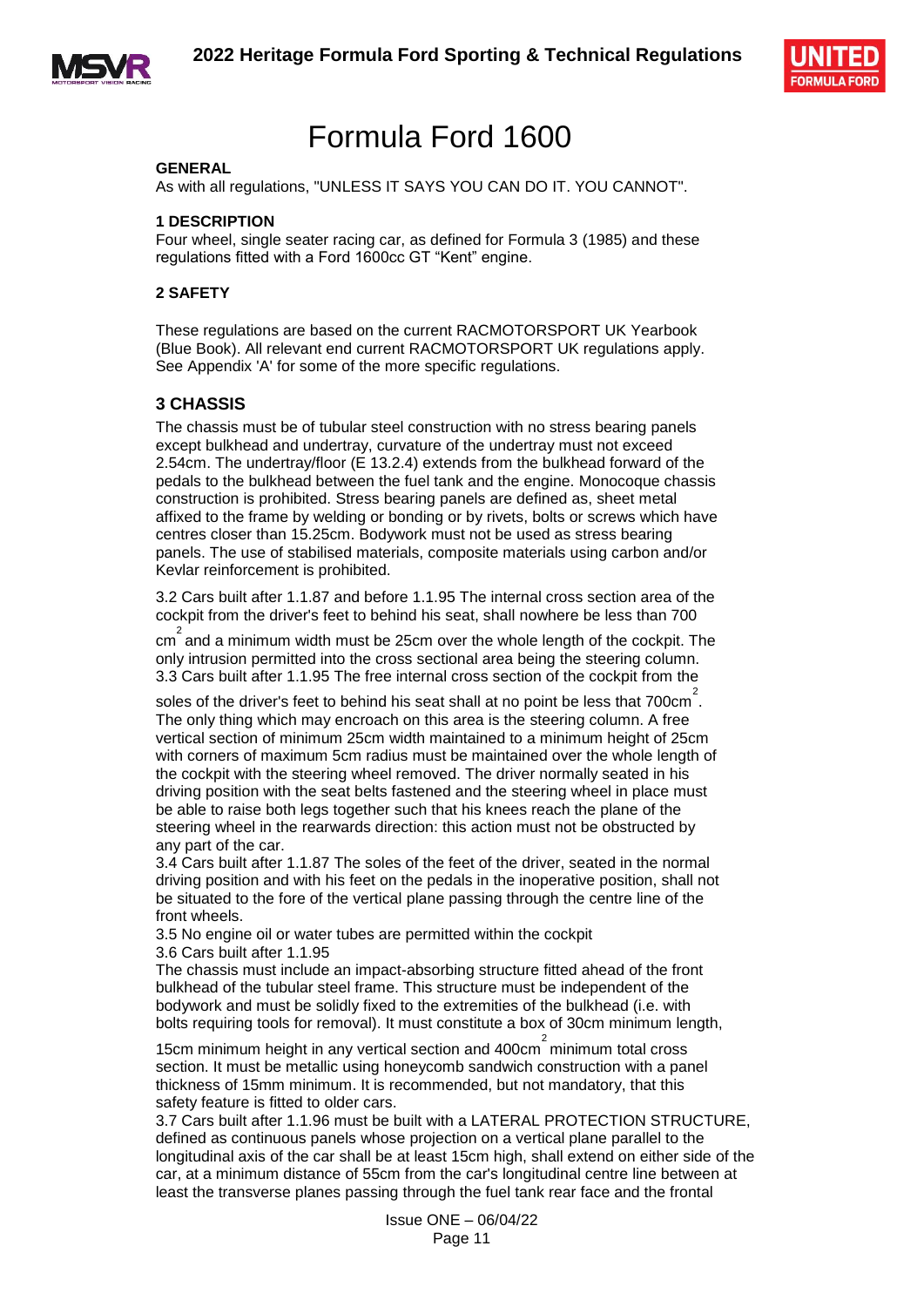



extremity of the minimum cockpit opening, and at a minimum distance of 35cm from the car's longitudinal centre line between at least the transversal planes passing through the above extremity and the front rollover bar hoop. These panels shall be made from a

composite material of  $30 \text{cm}^2$  minimum cross section with a honeycomb core in metal giving adequate resistance to compression. The external skins shall be of aluminium alloy of a minimum thickness of 0.5mm or made up of another assembly of materials of equivalent efficiency. The panels must be securely attached to the bottom and at the upper extremity to the main structure of the car in such a manner as to ensure absorption of a lateral impact. The radiators may play the role of protective panels or of transversal struts. The periphery of the bodywork covering the Lateral Protection Structure, when viewed from below, must be curved upwards with a minimum radius of 5cm, and a maximum radius of 7cm with the exception of air entry and exit openings into the Lateral Protection Structure. The floor of the side pod must reflect the plan of the upper surface. The floor is to be in the same plane as the undertray in both directions, i.e. transverse and longitudinal, subject to all points being within 2.54cm of any flat plane situated under the car (see Art 3.1).

#### **4 BODYWORK**

See table of single seater dimensions. (Appendix "B"). The use of composite materials using carbon and/or Kevlar reinforcement is prohibited. Bodywork is not required behind the vertical plane taken through the front of the topmost portion of the roll over structure. If bodywork is used it must conform with the following regulation.

4.1 Any device designed to augment aerodynamically the downthrust on the vehicle is prohibited, as are aerofoils, nose fins or spoilers of any type. 4.2 For cars built after 1.1.87 The engine cover must not extend rearwards past the rearmost point of the gearbox housing (no gearbox extensions permitted). The shape of the cover must not include any reflex curves and no flat surfaces are permitted within 15° of the horizontal

4.3 For cars built after 1.1.87 The lower rear bodywork (located below the wheel centre line) is only permitted alongside and beneath the engine and can only extend from behind the cockpit to a line drawn through the rear axis. The incorporation of suspension or other fairings in this bodywork or separately is prohibited.

4.4 It is not permitted to construct any suspension member in the form of an aerofoil or to incorporate a spoiler in the construction of any suspension member 4.5 All cars must have at least two mirrors mounted so that the driver has visibility

on both sides of the car (minimum surface area of each one:  $55cm^2$ .) 4.6 For cars built after 1.1.95 Cockpit opening: The opening giving access to the cockpit must allow a designated horizontal template to be inserted vertically into the cockpit (not considering the steering wheel) down to 25mm lower than the lowest point of the cockpit on their external surfaces by a transparent clear varnish, or similar.

m) Part numbers quoted were correct at the time the regulations were drafted. However, as with all companies, the Ford Motor Company Limited reserve the right to make changes to components for reliability or other reasons. Consequently the part numbers quoted may be superseded by later released parts. Full Ford part numbers do not necessarily appear on all parts.

#### **5.2 PERMITTED ENGINE**

The only permitted engine is the Ford 1600 GT "Kent" (also referred to as Mark II Escort 1600 "Sport") with a nominal bore 81 mm and stroke 77.6mm. Production tolerances are permitted providing the total swept volume does not exceed 1600cc.

#### **5.3 INDUCTION**

a) The air cleaner may be removed or replaced and a trumpet fitted.

b) Carburettor Type: Weber 32/36 DGV and DGAV (from 1600 GT "Kent" or 2000 SOHC NE engine).

> Issue ONE – 06/04/22 Page 12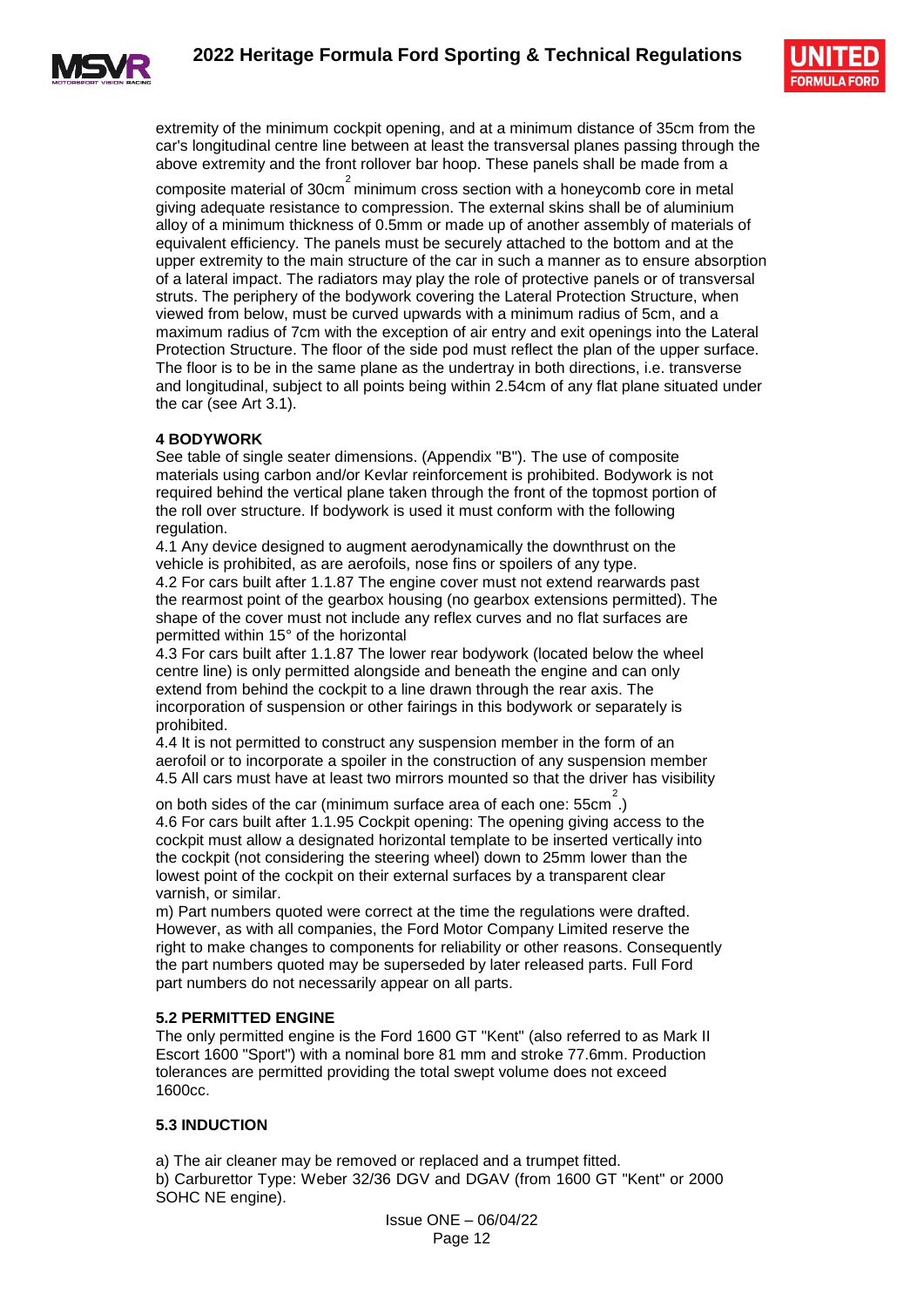



Number on engine 1 Number of Main Venturi 2 Maximum dia. of Main Venturi 26.0/27.0mm Maximum dia. of carb outlet to inlet manifold 32.0/36.0mm c) It is permitted to change jets, open both throttles together, remove cold start devices and diffuser bar, fit internal and external anti-surge pipes, remove seals on emission control carburettors. No other modifications are permitted, chokes must remain standard and no polishing or reprofiling is permitted. Any means of reducing intake air temperature is prohibited. Any form of water injection is prohibited.

d) Inlet manifold: standard Ford production inlet manifold for 1600 GT "Kent" engine. The carburettor seat face may be machined to horizontal in the fore and aft plane. The water passage must remain intact but may be blanked off or plugged. The manifold may be machined externally to clear the throttle mechanism in the use of both throttles being opened together.

e) Carburettor to inlet manifold gasket Thickness  $5.7$ mm  $\pm$  0.35mm Inlet manifold to cylinder head Thickness 0.86mm (max)



#### **5.4 EXHAUST SYSTEM**

a) The exhaust system and manifold are free, within Vehicle Regulations. b) A mandatory silencer, Ford Part No. 9095317 (or old unit 9094277) must be fitted

#### **5.5 CYLINDER BLOCK**

a) It is permitted, as means of repair, to replace damaged cylinder bores with cast iron cylinder liners, all to standard dimensions.

b) Localised machining of the cylinder block is permitted to allow fitting of the dry sump system.

c) The crankcase breather may be altered or removed, but all breathers must discharge into a catch tank.

d) May be machined to maintain deck height.

#### **5.6 CYLINDER HEAD (INCLUDING VALVES AND VALVE GEAR)**

a) Non-standard rocker covers are permitted providing they in no way improve the performance of the engine. Water passages are not permitted in rocker covers. b) Standard valve spring retainers must be used, only single valve springs are permitted. Shims are permitted, otherwise valve springs are free.

c) Push-rods, rockers, tappets, pedestals and shafts must remain standard except that recontouring of the valve stem contact pad on the rocker arm is permitted providing the maximum specified lift at the spring cap is not exceeded. Rocker shaft springs are free.

d) Maximum permitted lift at the spring cap with zero tappet clearance:

Issue ONE – 06/04/22 Page 13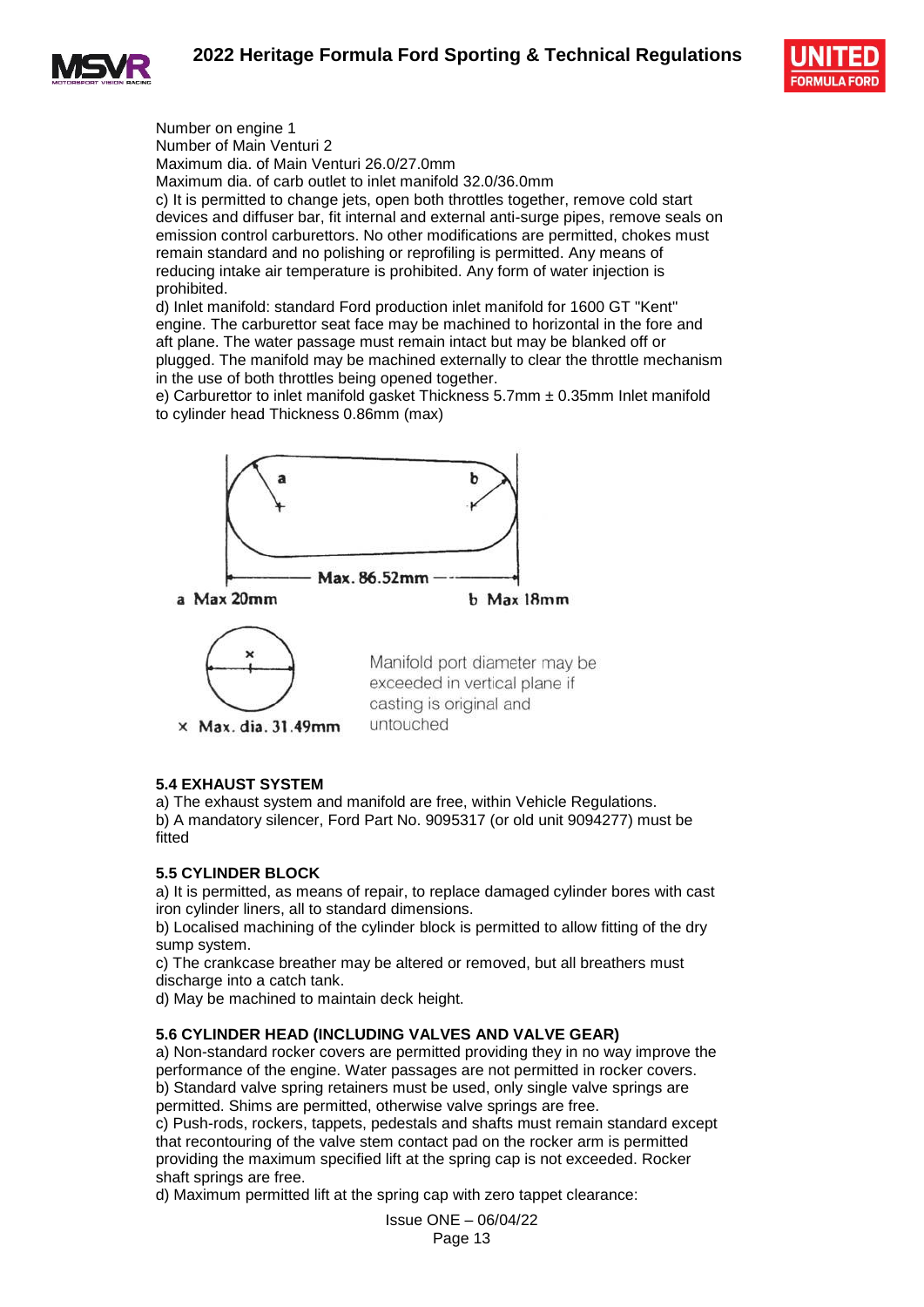



inlet 9.042mm, exhaust 9.093mm. Maximum permitted lift at the top of the push rod: inlet 5.917mm, exhaust 5.943mm. e) Valves must remain standard, no reprofiling or polishing is permitted. The original 45° seat angle must be maintained.

Distance apart at centres  $39.12 \pm 0.5$ mm. Maximum face diameter, inlet 39.62mm; exhaust 34.00mm.

Overall length inlet  $110.92 \pm 0.5$ mm.

Overall length exhaust  $110.61 \pm 0.5$ mm.

Valve stem seals are optional.

f) It is permissible to reshape inlet and exhaust ports by removal of metal within limits. Addition of material in any form is prohibited.

Maximum port diameter at manifold face: inlet 36.12mm, exhaust 29.41mm. Inlet and exhaust port diameter may be exceeded if the original casting is visible and untouched at the gasket face.

g) It is permitted, as means of repair, to replace damaged valve guides and valve seats by replacement valve guides and valve seat inserts, all to standard dimensions

5.7 COMPRESSION RATIO

a) The maximum compression ratio will be controlled as follows:

i) Minimum combustion volume in piston 41cc (with piston at TDC in cylinder and no account taken of volume down from the crown to the top piston ring).

ii) Standard Ford cylinder head gasket Part No. 781M 6051 AA / 931M 6051 AA minimum compressed thickness 0.85mm,

minimum diameter of cylinder head aperture 82.50mm.

iii) Pistons must not protrude above the cylinder block face at TDC. The cylinder block surface may be machined.

iv) Maximum permitted protrusion of the valves into the combustion chamber 1.2mm.

5.8 CAMSHAFT

a) The only permitted camshaft is the Ford production camshaft for the 1600 GT "Kent" engine.

b) The camshaft must remain entirely unmodified. It must be fully manufactured and ground to the Ford Motor Company profile. It is prohibited to grind from blanks, regrind or reprofile. Tuftriding or Parkerising is permitted. Shot peening, shot blasting or polishing are prohibited. Offset dowels are permitted.

c) The cam profile is defined by determination of lift (L-l) against a flat footed follower at various angles (Ø). Maximum lift at all points on the camshaft must not be exceeded.

Standard Ford tolerances apply to the following camshaft drawing.

| Dimension            | <b>Symmetrical Inlet</b> | Exhaust   |
|----------------------|--------------------------|-----------|
| $DM$ (max)           | 33.60mm                  | 33.65mm   |
| Dm.                  | 27.78mm                  | 28.15mm   |
| Lift at $0^\circ$    | 5.37mm                   | 5.89mm    |
| Lift at $5^\circ$    | 5.81mm                   | 5.85mm    |
| Lift at $10^{\circ}$ | 5.64mm                   | 5.67mm    |
| Lift at $15^\circ$   | 5.38mm                   | $5.41$ mm |
| Lift at $20^\circ$   | 5.00mm                   | 5.03mm    |
| Lift at $30^\circ$   | $4.01$ mm                | 4.04mm    |
| Lift at $40^\circ$   | 2.69mm                   | 2.77mm    |
| Lift at $60^\circ$   | $0.46$ mm                | $0.61$ mm |
| Lift at $90^\circ$   | $0.05$ mm                | $0.20$ mm |

Angle between major axes of inlet and exhaust cams: 109°.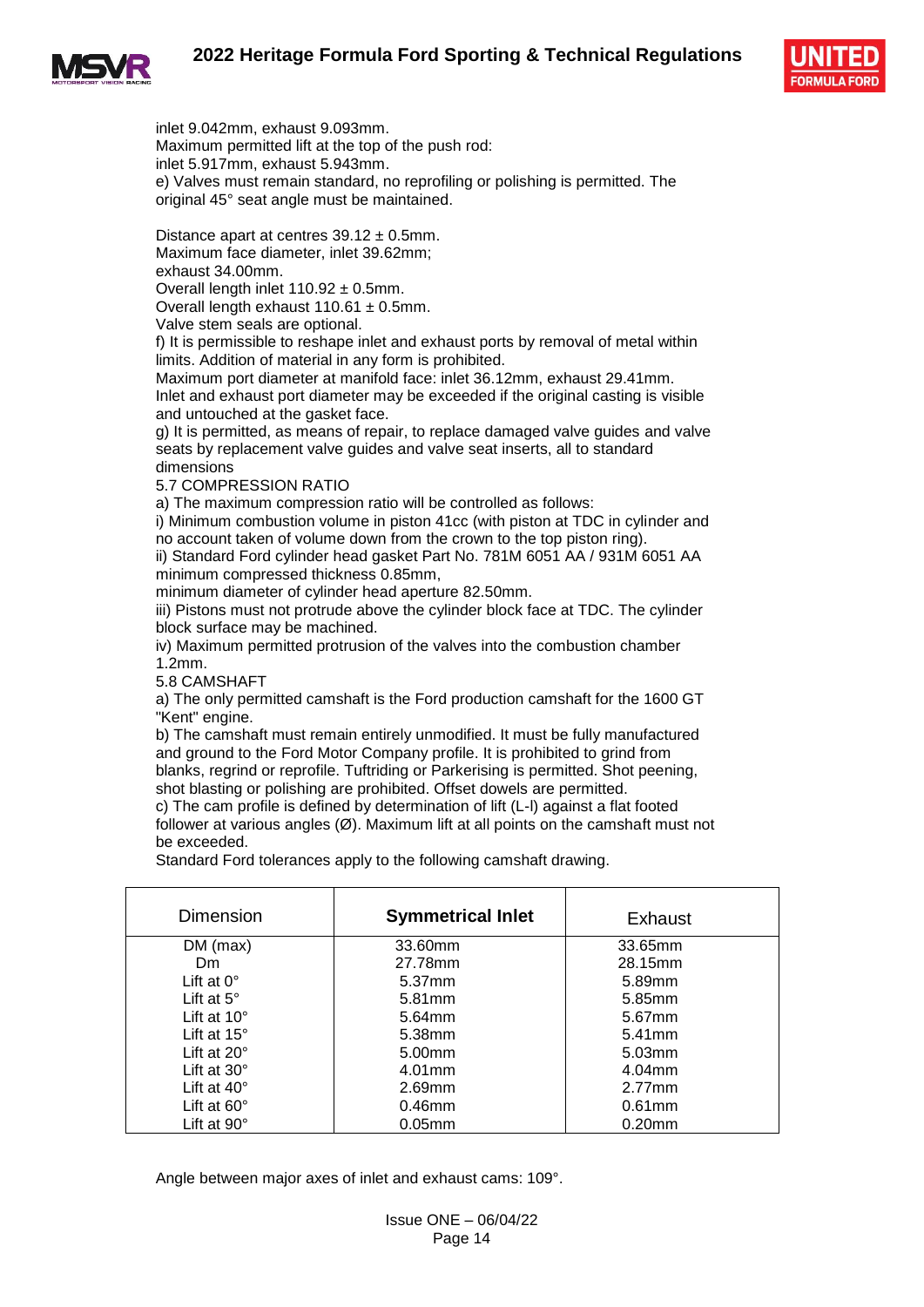





#### **5.9 PISTONS**

a) Pistons must be standard Ford production pistons for the 1600cc engine, unmodified in any way except for balancing and as detailed.

b) All three piston rings must be fitted, piston rings must be standard production or similar replacements, i.e. the compression rings must be one piece, with conventional plain gaps, chromium plating of the top ring is optional, the oil control rings must be either single piece twin land type or apex three piece (two rails and an expander). Molybdenum faced top compression rings are permitted. c) Localised machining of the bowl including valve relief and gudgeon pin bosses of the piston to achieve volumetric and weight balance and minimum weight is permitted. Minimum weight complete with piston rings and gudgeon pin: 520gm, weight of gudgeon pin:  $115 \pm 2.0$ gm.

#### **5.10 CONNECTING RODS**

a) Connecting rods must be standard Ford Part No. 2737E 6200 B. Machining is permitted to remove metal from the balancing bosses on the big-end cap and at the little end to achieve balance only. Polishing is prohibited. Minimum weight (including bolts and small end bearing) 640gm.

#### **5.11 CRANKSHAFT**

a) A standard crankshaft must be used. Spot machining to achieve balance is permitted. Tuftriding, shot peening and shot blasting are permitted. Polishing is prohibited. Crankshaft minimum weight: 11.2kg.

b) Crankshaft pulley is free as is tooth belt drive.

c) It is not permitted to alter the number of bearings or fit bearings of less than standard

production width.

- d) Standard oversize and undersize bearings are permitted.
- e) The rear main journal may be fillet rolled in the radius

#### **5.12 FLYWHEEL AND CLUTCH**

a) The flywheel and clutch assembly must be standard components. To achieve minimum weight and balance, material may be removed from the originally machined surfaces, rim/flange etc. For rectification, the clutch mating face may be resurfaced. Cast surfaces must remain in original condition. It is permitted to use a similar pattern replacement clutch (i.e. conventional single diaphragm spring) driven plate with shock absorber springs. Organic friction material only is permitted. Racing clutches are prohibited.

b) Flywheel bolts are free and locating dowels are permitted.

c) It is permitted to secure the starter ring to the flywheel.

d) Flywheel and clutch assembly minimum permitted weight: 13.16kg. (including all flywheel and crankshaft mounting bolts).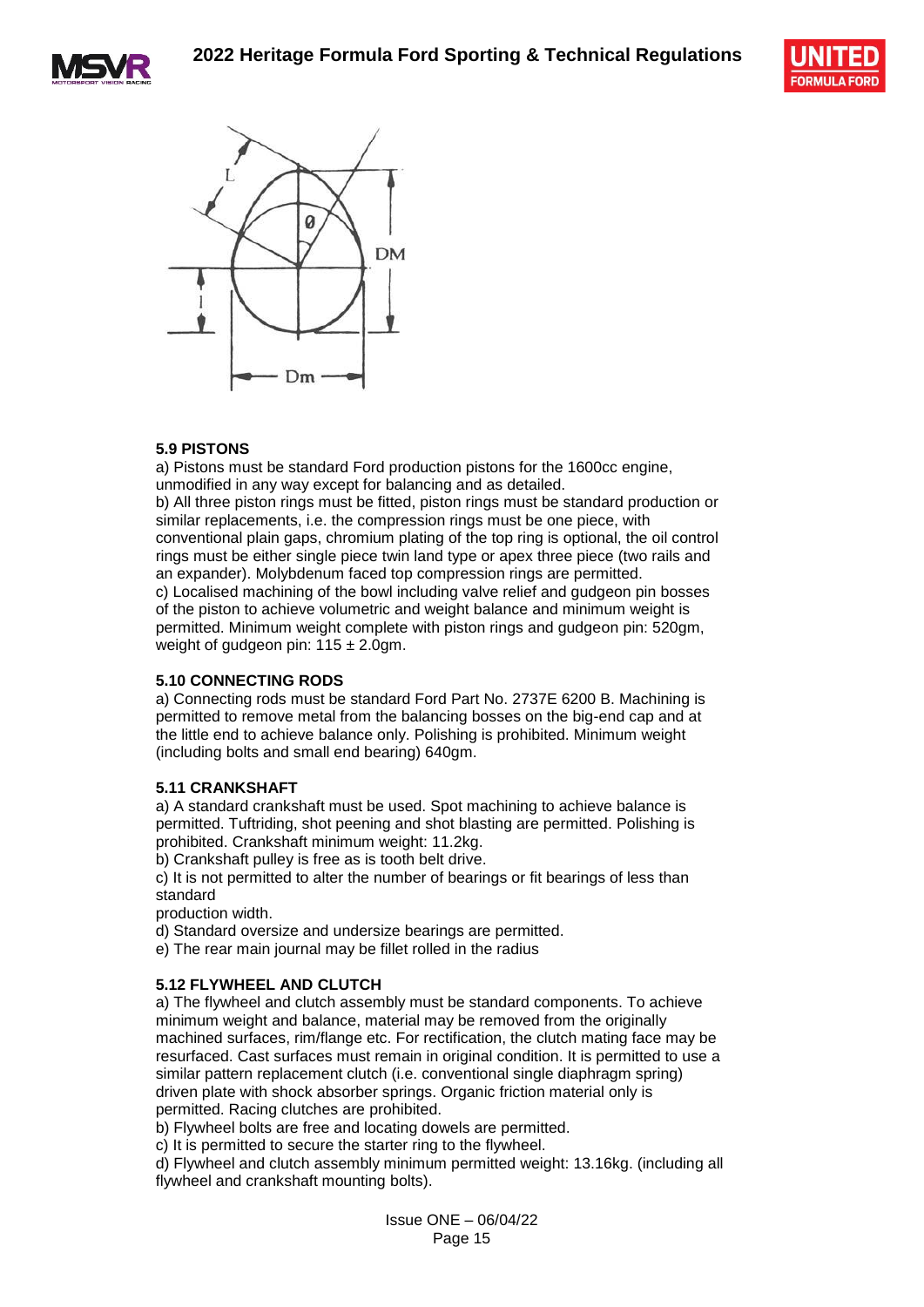



#### **5.13 LUBRICATION SYSTEMS**

The lubrication system, external to the engine, is free. Existing standard production oilways, linings or oil grooves may be enlarged or reduced, but no additional ones are permitted. Standard friction surfaces must remain unchanged. Dry sump is permitted, oil coolers are free.

#### **5.14 COOLING SYSTEM**

a) A liquid cooling system is mandatory but radiator and water pump are free. b) The radiator, if housed in or incorporating a cool air scoop or deflector, must comply with bodywork regulations.

#### **5.15 FUEL PUMP**

a) Only the standard mechanical fuel pump for the engine is permitted. b) Fuel pipes are free. Fuel cooling radiators are permitted, within safety regulations, but must be mounted within the main chassis frame

#### **5.16 DISTRIBUTOR**

a) Distributors are free providing they retain the original drive and location. b) The distributor is defined as the component which triggers the LT current and distributes the HT ignition current. The ignition timing may only be varied by vacuum and/or mechanical means. It is prohibited to use any other method or component to trigger, distribute or time the ignition.

c) It is permitted to mount a simple indicating pointer to the engine to facilitate the timing of the distributor with respect to the crankshaft/flywheel.

#### **6. SUSPENSION**

a) The following parts must be of alloy steel or other ferrous material: wishbones, rockers, push and/or pull rods. All other stress bearing components must be metallic with no composite materials allowed. It is permitted to incorporate suspension mounting points on the engine and transmission assembly.

b) Active suspensions are prohibited, as is any system which allows control of the flexibility of the suspension springs, shock absorption and trim height when the car is moving.

c) Anti-roll bars for front and/or rear suspension may be capable of manual adjustment by the driver when seated in the car.

d) Simple ovalised tubes which have the same section top and bottom are not considered to be an aerofoil.

#### **7 BRAKES**

Only brake discs made predominantly from Ferrous material are permitted. Calipers must be of Ferrous material with a maximum of two working cylinders per calmer. Brake pad materials, including carbon metallic, are free.

#### **8 SHOCK ABSORBERS**

Light alloy casings and/or separate reservoirs for fluid/gas are prohibited, otherwise free. Any form of active damping is prohibited. Any method of altering the damper performance by the driver whilst seated in the car is prohibited. The shock absorber casing is defined as the item which contains the piston, fluid/gas, and moving parts which control the damping action.

#### **9 STEERING**

The steering must consist of a mechanical link between the driver and the wheels, rear wheel steering prohibited, otherwise free.

#### **10 WHEELS & TYRES**

a) 13 inch diameter steel wheels with a maximum rim width of 5.5 inch are the only wheels permitted. They must be of standard manufacture but the off-set may be altered. (It is recommended that weekly checks for cracks be carried out and that the wheels be replaced twice a year).

b) The only tyres permitted are those listed in the Sporting Regulations for the event. Minimum tread depth 1mm at the start of each practice session and race.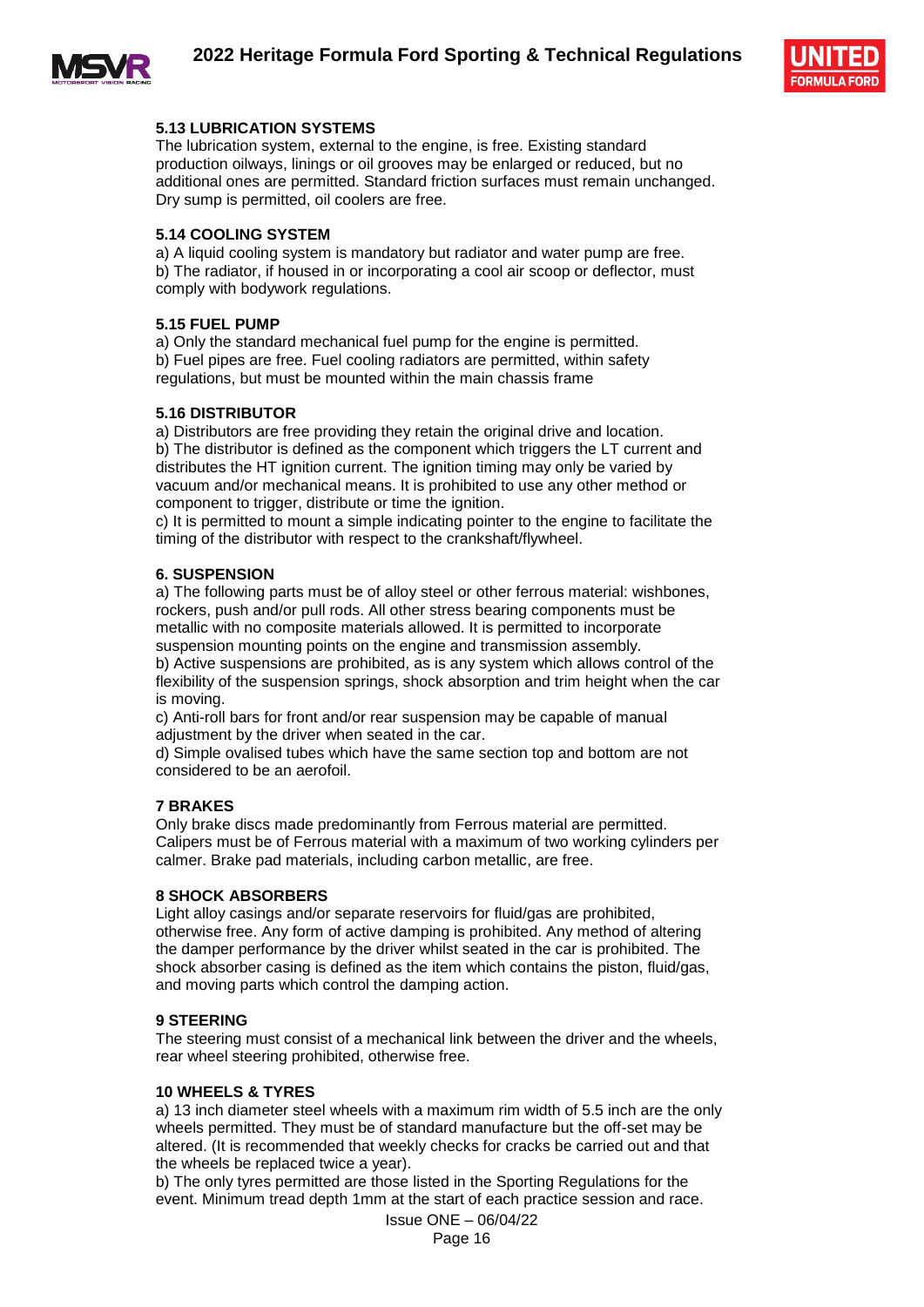

c) Tyre warmers are not permitted. Tyre covers whose only function is to protect the tyre in the paddock area are allowed. Tyre warmers found at the circuit will be judged to be available for use.

#### **11 TRANSMISSION**

a) The gearbox must contain not more than four forward gears and include an operable reverse gear, capable of being engaged by the driver whilst normally seated. The ratios are free.

b) Rear wheel drive only is permitted.

c) Final drive ratio is free.

d) Torque biasing, limited slip and locked differentials are prohibited. Non-ferrous differential components prohibited.

e) Gear change must be manual in operation.

The gearchange must use the conventional 'H' pattern gearchange gate. Any gear change mechanism that only allows sequential selection of gears is not permitted. f) The only position for the main gear cluster will be wholly behind the rear axle output shaft centre line, and in line with the crankshaft centre line. Transverse, vertical, or other non in-line configuration will not be allowed.

#### **12 FUEL SYSTEM**

a) Tanks outside the chassis frame must comply with FIA Spec FT3.

b) Inboard tanks, covered externally with a fireproof coating, are acceptable for events of less than 70km.

c) Protection must at all times comply with J20.1.1 and E 13.2.3 (Bulkheads). A metal tank coated with GRP does not comply.

d) Maximum capacity 41 litres unless carried in FIA spec FT3 tank or better.

e) No fuel can be used which exceeds BS 7800: 1992 (Super Unleaded), or BS 4040 (Premium Leaded) or equivalents outside the UK. A mixture of fuels is not allowed. Event regulations are allowed to specify a single source fuel which meets these minimum standards, but do not exceed it.

f) At the end of practice and the race at least 3 litres of fuel from the tank of the competing car must be available to the scrutineers for analysis. Compliance with minimum weight for the car will be taken before the fuel is removed.

#### **13 STARTING**

a) Compulsory electric starter with electrical source of energy carried on board the car, and able to be controlled by the driver when normally in his seat. b) A supplementary external source of energy temporarily connected to the car may be used to start the engine whilst in the pit area.

#### **14 WEIGHT**

Minimum car weight at any time during the competition 420Kg

#### **15 ENGINE SEALING**

All engines should have provision for scrutineer's wire seals. 1/16 inch dia. holes pre-drilled in readily accessible locations on installed engines must be available. Failure to comply renders the entrant liable to a fine.

- a) Sump two holes through the cylinder block/ sump joint flange, one either side of the engine.
- b) Timing Cover at least two retaining screw heads must be cross drilled.
- c) Rocker Cover at least two retaining screw heads must be cross drilled.
- d) Inlet Manifold at least two retaining bolt heads to the cylinder head must be cross drilled.
- e) Carburettor at least two retaining nuts to the cylinder head must be cross drilled.
- f) Bellhousing at least two retaining bolts to the engine must be cross drilled to enable clutch and flywheel to be adequately sealed, OR competitors must be prepared to remove either engine or transmission to enable sealing of clutch and flywheel in which case at least two clutch cover retaining bolts must be cross drilled. Failure to comply renders the engine ineligible.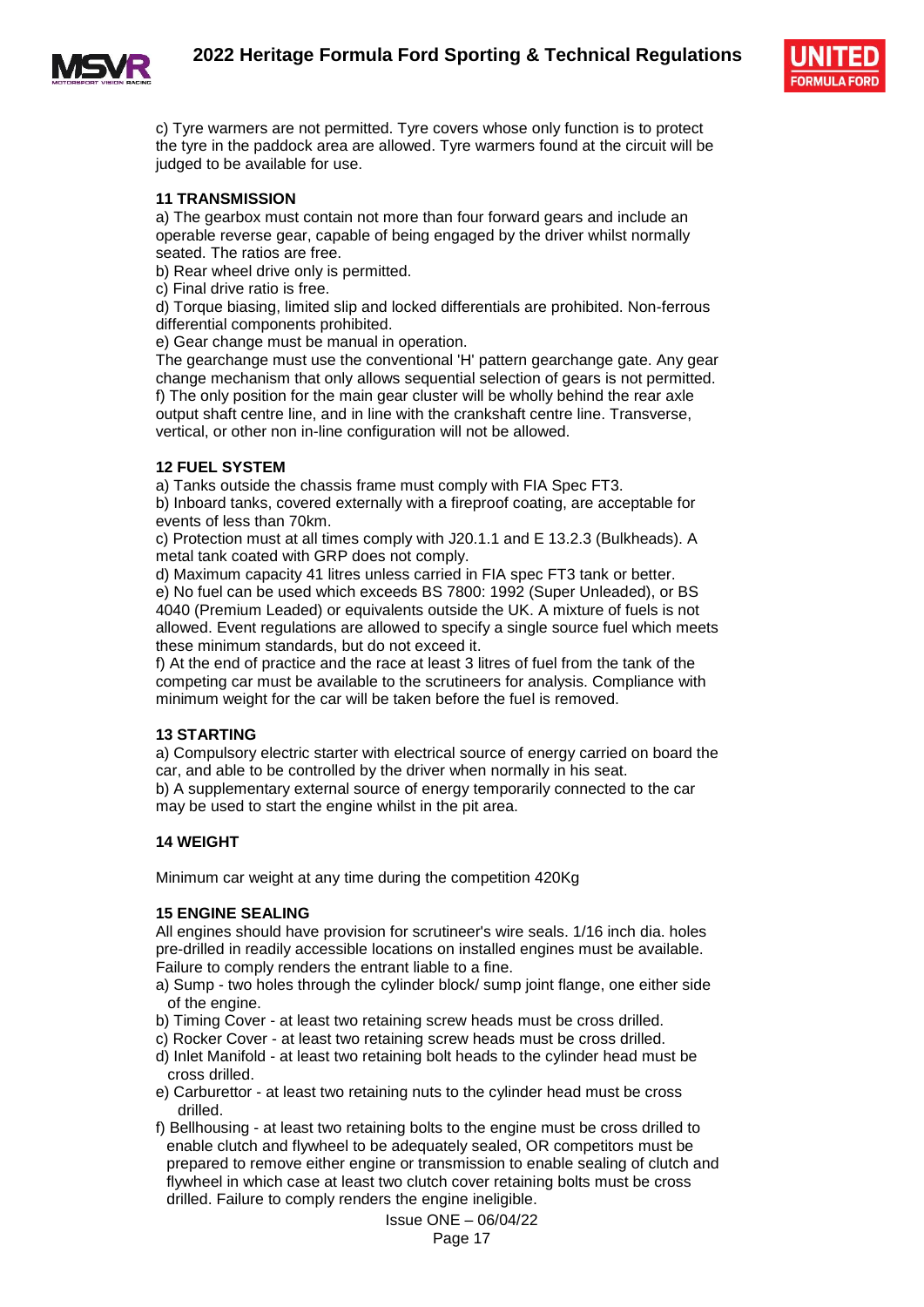



#### **16 MISCELLANEOUS**

- a) Use of titanium, high strength composites, and similar materials is prohibited.
- b) Electronic dashboards and Data logging equipment are allowed subject to them having no influence whatsoever on the behaviour of the car during competition. All information obtained from any Data logging or storage equipment shall be made freely available to the Scrutineer on request.
- c) Competitors are reminded that only modifications or additions specifically covered by these regulations are permitted. Engine components not covered by these regulations must remain completely standard and unmodified. In cases of dispute on engines, reference will be made to Ford Motor Company Limited drawings.
- d) Vehicles defined in these regulations are required to comply with the section of the RAC MOTORSPORT UK yearbook covering General Vehicle and Race Vehicle which apply to single seater racing cars, a summary of which is given in Appendix

#### **PRE-1974 FORMULA FORD 1600**

#### **1 DESCRIPTION**

Single seater racing cars complying with current Formula Ford 1600 regulations, and these regulations, manufactured prior to 1st January 1974.

#### **2 CHASSIS**

The chassis specification must remain fundamentally unaltered from original manufacture. Wheelbase, Track, and pick-up points must remain to manufacturers specification.

#### **3 PERMITTED MODIFICATIONS**

To current Formula Ford-1600 regulations.

- 3.1 Any modification of which the primary purpose is safety or driver comfort.
- 3.2 Bodywork is free within FF-1600 dimensions.

3.3 Coil springs, shock absorbers, anti-roll bars and steering rack are free providing they fit to the same original locations.

3.4 Wheel off-sets may be varied to alter track dimensions by a maximum of 3 inch.

3.5 All transmissions in production before 1st January 1974 in FF are permitted. 3.6 Make and type of drive shaft is free.

3.7 The number, type and location of radiators is free.

4 Miscellaneous

4.1 Cars may be updated to the specification of the latest model built by the manufacturer which appears in the list of eligible vehicles (e.g. Merlyn Mk1 1A up to Mk24 specification).

#### **4.2 ELIGIBLE CARS** if built prior to 1st. January 1974

Alexis Mk 1 4B to 24B **Cougar** Crossle 1 6F & 20F DRW Mk8 Dulon LD4, LD4A to LD4C, LD9, MP15 & MP1 5B Eldon Mk8, Mk10 to 1 0C Ginetta G18, G1 8B Hamlen FF69 Hawke DL2A, DL2B, DL9, DL10, DL11 Huron FF Image FF1 Jamun T2, T3 Jomic Mk2A Jomo Lola Mk5A, T200, T202, T204 Lotus 51, 61, 61M, 61R, 61X, 69 Macon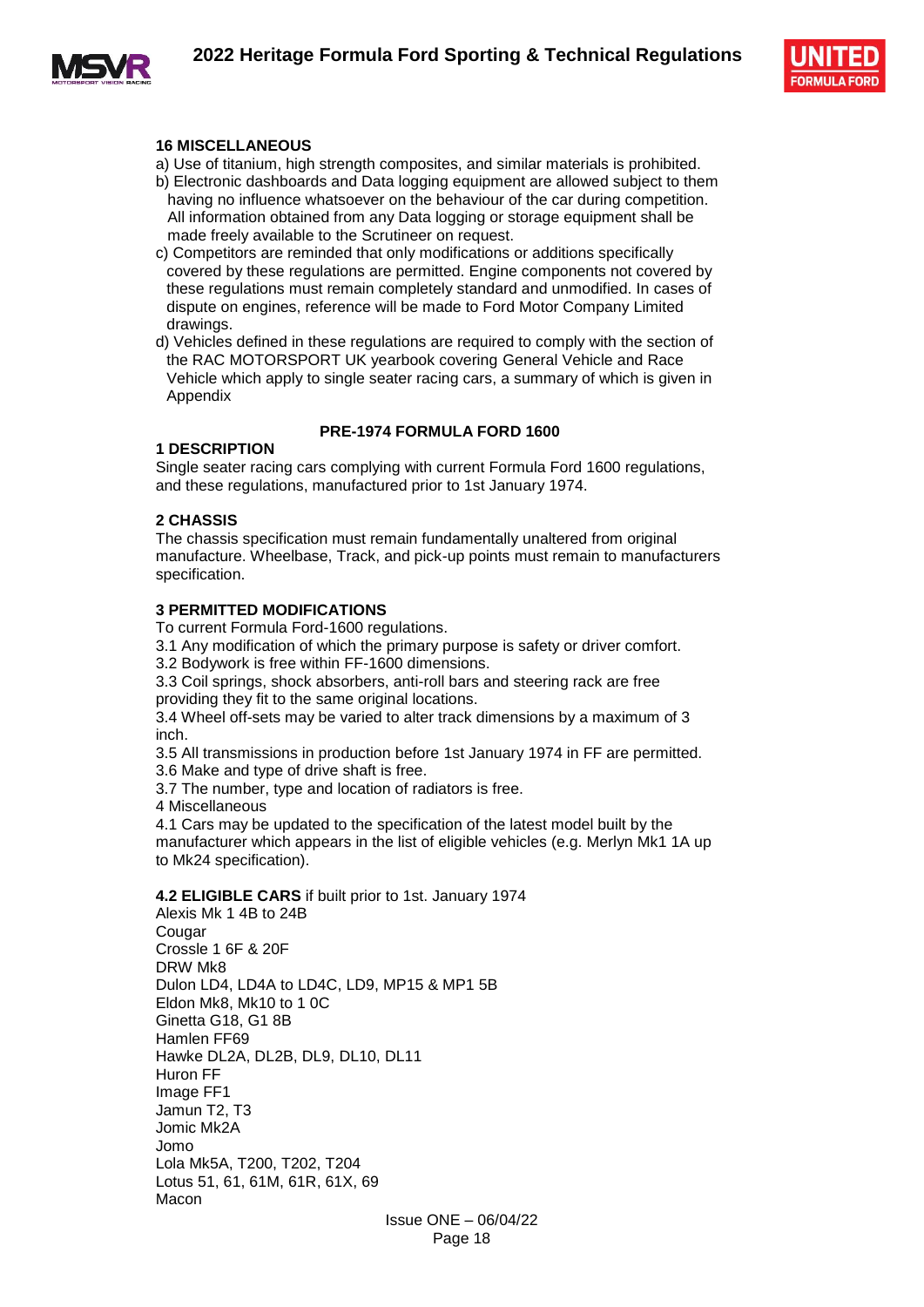



Matek McNamara Merlyn Mk9, Mk11A, Mk17, Mk17A, Mk20A, Mk24 Mirage M5 **Mistrale** MRE FF72, FF73 U2 Mk9 Nike Mk10B (prior to 1.1.74) Nomad KH/FF16 **Norvic Oscar** Palliser WDF1, WDF2, WDF3 Ray 71, 72, 73 Rostron CT2, CT3, CT4 Royale RP3, RP16, RP1 6A Titan Mk4, Mk5, Mk6A to 6C Van Diemen RF73

Specials Brabham BT21 /28 Chevron B1 5/17 March 718/2 Varo (Lotus 22 derivative)

### **APPENDIX "A"**

#### **GENERAL REGULATIONS**

Excerpts from RAC MOTORSPORT UK Yearbook.

- E13 All cars must comply with the following regulations which are reprinted from the general vehicle and all vehicle race section of the RAC MOTORSPORT UK Yearbook. The following are for your guidance and do not claim to cover all RAC MOTORSPORT UK requirements.
- E13.1 As a general principle in all Technical Regulations, it is prohibited to carry out any tuning or modification that is not specifically permitted. The fact that some modifications are mentioned as prohibited does not imply that others are allowed.

#### **ALL VEHICLES MUST:**

- E13.2.1 Be fitted with BODYWORK with a driver's compartment isolated from the engine, wet batteries, gearbox, transmission shafts, brakes, road wheels, their operating linkages and attachments, petrol tanks, oil tanks, water header tank and catch tanks.
- E13.2.3 Have a PROTECTIVE BULKHEAD of non-inflammable material between the engine and the driver's compartment capable of preventing the passage of fluid or flame. Gaps must be sealed with GRP or Intumescent Putty. MAGNESIUM is prohibited for bulkheads.
- E13.2.4 Have a complete FLOOR of adequate strength rigidly supported within the driver compartment.
- E13.3.2 If a single seater, the maximum time for a driver to get in or out of the vehicle must not exceed 5 seconds.
- E13.5 Suspension: Be fitted with SPRUNG SUSPENSION between the wheels and the chassis. Suspension must be controlled to avoid fouling of wheels on chassis or bodywork.
- E13.6 Brakes: Be fitted with brakes that are operative and capable of stopping the vehicle as required.
- E13.7.1 Steering: Have a STEERING WHEEL with a rim of minimum continuous arc of 180°.
- E13.7.2 Have STEERING MOVEMENT controlled to avoid fouling of wheels on chassis or bodywork.
- E13.8 WHEELS
- a) Have not less than FOUR ROAD WHEELS and tyres (excluding the spare).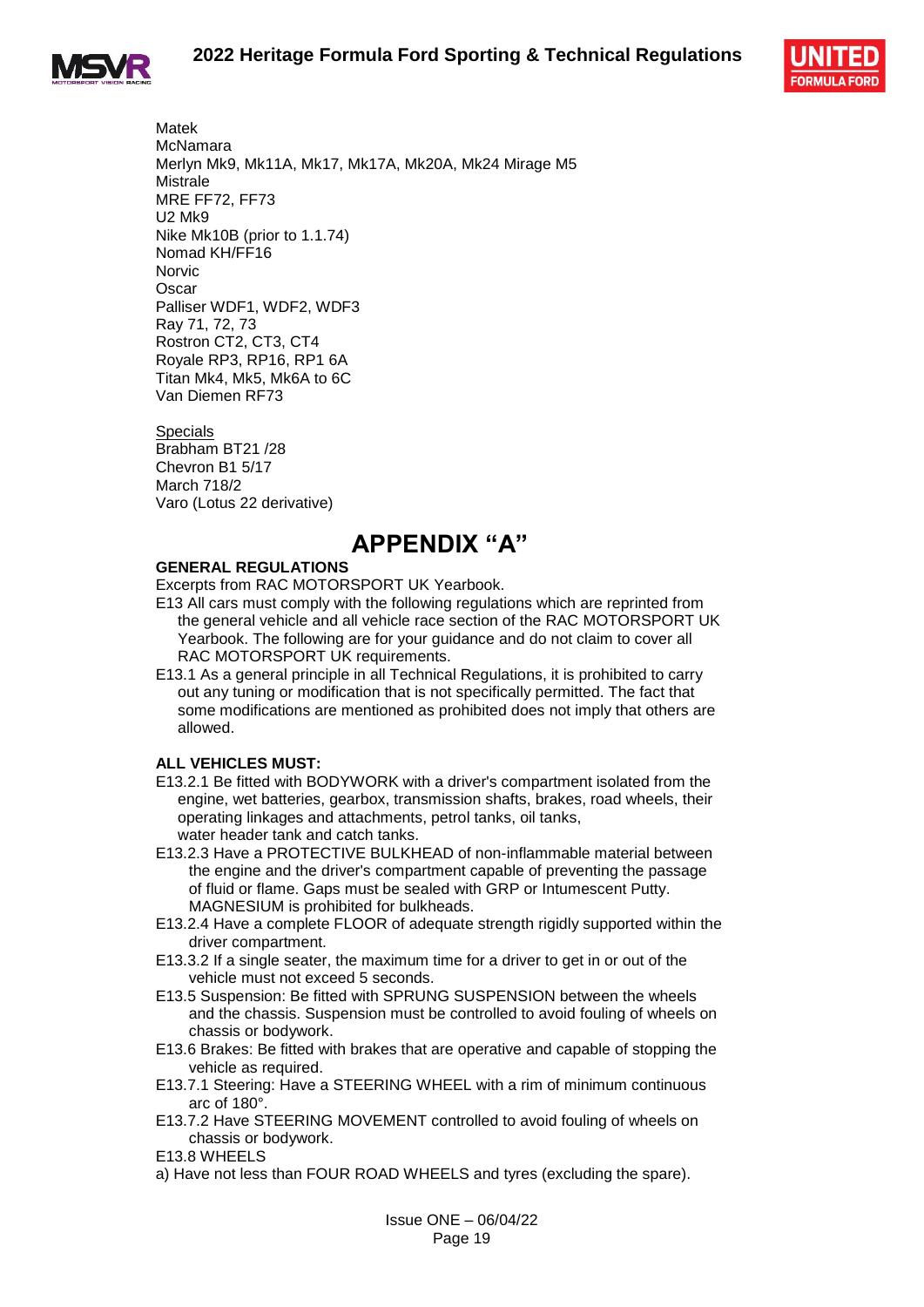#### **2022 Heritage Formula Ford Sporting & Technical Regulations**



- - b) Not be fitted with any WHEEL SPACER exceeding 2.5cm in thickness or of less than hub diameter. Multiple or laminated spacers prohibited.
	- c) Have all HUB NAVE PLATES and WHEEL EMBELLISHERS removed
	- E13.13.3 Use PUMP FUEL (see definition).
	- E13.14.1 Electrical Systems: Have any wet BATTERIES in driver's compartment enclosed in a securely located leak-proof container.
	- E13.14.2 Have BATTERIES duly protected to exclude leakage of acid and to protect terminals from short circuiting and producing sparks.
	- E13.14.5 Have the BATTERY EARTH LEAD, if not readily distinguishable, identified by a yellow marking. E13.14.6. If required to have a SELF-STARTER, be able to demonstrate during the competition that it is capable of starting the engine.
	- E13.14.7 Be fitted with SUPPRESSORS as required by the Wireless Telegraphy Regulations.
	- E15.5 WEIGHT/BALLAST: If subject to a MINIMUM WEIGHT that must be the weight of the vehicle in the condition in which it crosses the finishing line (excluding driver), or at any time during the competition and/or practice.
	- E13.16.4 Not have EXHAUST PIPES extending more than 60cm beyond the rear wheel axis.
	- E13.17 Silencing: The reason for Silencing (Noise Control) is not to inconvenience competitors, it is to reduce inconvenience to others and keep motorsport running. Noise and the Control of Pollution Acts have far reaching implications and sources of complaint can be subject to immediate suppression by Environmental Health Authorities. Motorsport Noise is not welcomed by many people and is often classified as unsociable. Our system of control is acceptable to most Environmental Bodies and must be considered as part of Eligibility to Compete in events
	- E13.17.5 If specific technical regulations specify a MANDATORY SILENCER it must be used irrespective of the EXHAUST NOISE generated without it.
	- E13.19 MISCELLANEOUS
	- E13.19.1 Be of SOUND CONSTRUCTION and MECHANICAL CONDITION and be well maintained
	- E13.19.2 Have positive FASTENINGS for all hinged or detachable parts of the bodywork.
	- E13.19.3 Have no TEMPORARY PARTS incorporated in their construction. E13.19.5 Be prohibited from carrying CAMERAS unless authorised by the Chief Scrutineer and Event Organiser.
	- E13.19.9 Not have SKIRTS, bridging devices or any form of aerodynamic device between the chassis and the ground/track. Any specific part of the car influencing its aerodynamic performance must:
	- i) comply with rules relating to coachwork.
	- ii) be rigidly secured to the entirely sprung part of the vehicle.
	- iii) remain immobile in relation to the vehicle.
	- E13.19.10 Not carry or pass any liquids in or through any tubes comprising part of the chassis structure, or safety roll-over bar.

#### **J SPECIFIC REGULATIONS FOR RACING**

- J20.1.1 Have a BULKHEAD between any fuel tank and filler and the driver's compartment sufficient to prevent the passage of flame or liquid. Where a fuel tank constitutes part of the bulkhead, an additional bulkhead must be fitted. Additional fuel tank protection may be required for open seater cars. (See E13.2.3).
- J20.1.2 Not have any SKIRTS or intermediary devices bridging the gap between the underside of the chassis/body of the vehicle and the road/track. Ground clearance to be as per DEFINITION 4cm minimum, unless stated otherwise in the Supplementary regulations.
- J20.2.4 Have any UNDERTRAY provided with drainage holes to prevent accumulation of liquids.
- J20.4 Engine: Be equipped with a positive method of THROTTLE CLOSING, so that in the event of failure of any part of the Throttle Linkage, the Throttles are automatically sprung closed.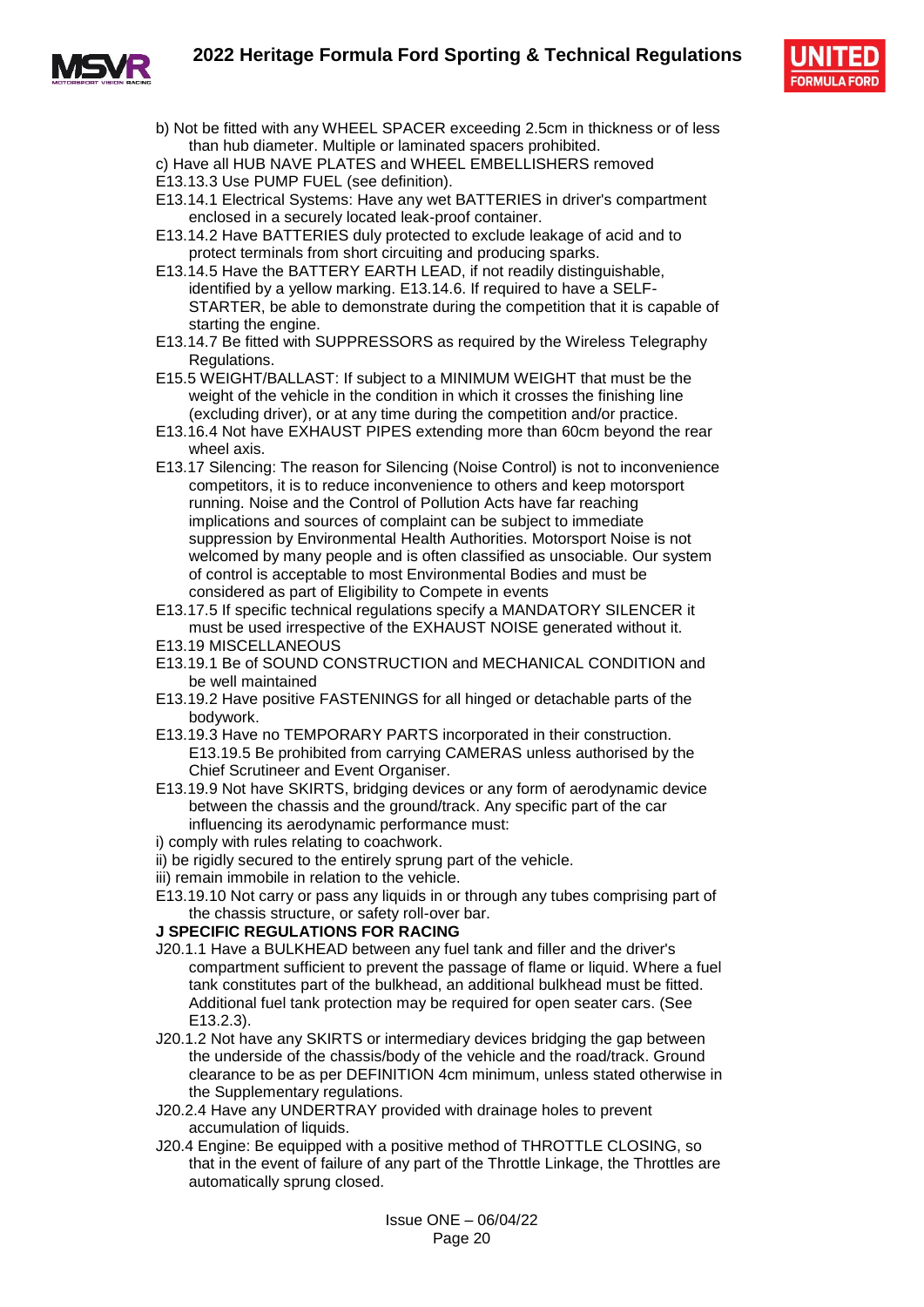



- J20.5 Brakes: Be equipped with BRAKES which comply with Statutory Requirements as to the construction of Motor Vehicles, or if there is no mechanical system available for applying braking effort to at least two wheels, there must be two hydraulic systems so that, in event of failure of one system, braking is maintained on at least two wheels.
- a) Vehicles must have brakes on all wheels.
- b) The braking system on all vehicles must be capable of demonstrating its efficiency without impairing the driver's control when tested immediately prior to an event.
- c) It must be possible under all conditions, running or stationary, for 25% minimum braking effort to be applied by the driver through the braking system to each axle.
- d) Brake balance adjusters must not be available for adjustment during running if they contravene (c)
- J20.7.2 Have all NUTS securing ROAD WHEELS, excepting those of centre-lock type, of steel and in thread contact over a minimum length of 1.5x bolt/stud diameters. Extended or composite wheel bolts/studs are prohibited.
- J20.10 FUEL SYSTEM: Be equipped with an effective method of stopping FUEL SUPPLY operable by the driver when normally seated
- J20.11.1 ELECTRICAL SYSTEM: Be equipped with an externally operated circuit breaker having positive ON-OFF positions clearly marked (Q8). An internal ignition switch must be operable by the driver when normally seated irrespective of whether a safety harness is worn or not.
- J 20.11.2 Not have any ignition components, coils, chokes. black boxes, located in the COCKPIT AREA in racing cars.
- J20 14.2 Be fitted with SAFETY HARNESS to be worn at all times by the driver during training practice and competition.
- J20.14.5 Not pass fluids through any chassis tubes in space frame vehicles.
- J20.15.2 Be presented at Scrutineering with all STEERING MECHANISM, SUSPENSION LINKAGES and FLEXIBLE BRAKE LINES in clean condition.

#### **SAFETY REQUIREMENTS**

The following sections of Q Safety Criteria are mandatory.

- Q1.4 Exceptions: The only exceptions to the foregoing requirements (Safety Roll Over protection cage) for saloon, single seater and sports cars are as follows:
- Q1.4.1 Safety cage manufacturers may submit a safety cage of their own design to the MOTORSPORT UK for approval as regards the quality of the steel used, the dimensions of the tubes, the optional reinforcing members and the mounting to the vehicle, provided that the construction is certified to withstand the forces given hereafter in any combination on top of the Safety Cage: 1.5w Lateral 5.5w Fore and aft ( $w = weight$  of the car + 75kg) 7.5w Vertical Note: Where a safety cage manufacturer submits a cage and full documentation to the MOTORSPORT UK a 'Rollbar' certificate will be raised and issued. Duly authorised copies of this certificate containing a drawing and/or photograph of the safety cage and a declaration that the roll cage can resist the forces specified must be available to event Scrutineers.
- Q1.4.2 To obtain MOTORSPORT UK approval, a manufacturer **must** have demonstrated his consistent ability to design and manufacture safety cages, which comply with the specifications approved by FIA.
- Q1.4.3 Manufacturers recognised by the MOTORSPORT UK must only supply customers with products designed and manufactured to the approved standards.
- Q1.4.4 Each MOTORSPORT UK approved manufacturer must be able to demonstrate to the MOTORSPORT UK:
- a) That the material used has a certificate of origin or traceability and is kept segregated from other batches of material.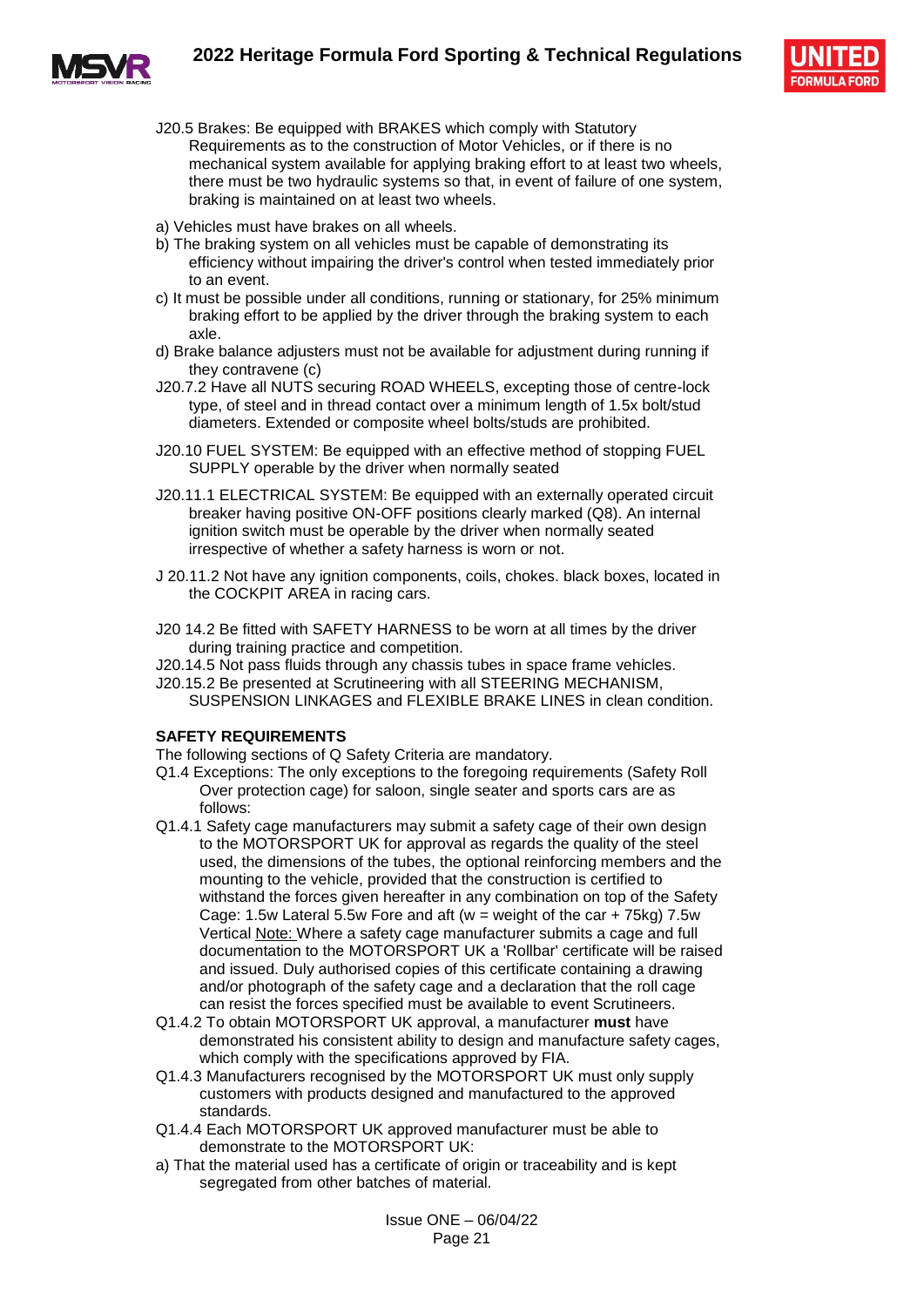



- b) That welding procedures he uses produce consistent and sound welds and are regularly checked by laboratory tests.
- c) That he operates and maintains auditable in house quality standards and procedures which are updated regularly.
- Q1.5.3 Single seater racing cars The rollbar must be symmetrical about the lengthwise centreline of the car and of minimum height 90cm measured vertically from the base of the cockpit or 92cm measured along the line of the driver's spine from the bottom of the car seat. There must be at least one brace rearwards from the top of the rollbar at an angle not exceeding 60° with the horizontal. This brace must be the same diameter as the rollbar. If two braces are fitted to the tube the diameter may be reduced to 20-26mm, the wall thickness being maintained. In addition, forward facing braces should be considered. The width inside the roll-over bar main tubes must be 33cm minimum measured 60cm above the base of the seat. It must incorporate a cross brace to restrain the driver's head and give rearward support. The top hoop radius must not be less than 10cm measured at the centre line of the tube. MINIMUM MATERIAL MINIMUM DIMENSIONS Cold drawn seamless 42.4mm

dia x 2.6mm Carbon steel 350N/mm $^{2}$ 

Q1.5.5 ALL aluminium alloy roll cages are prohibited.

Q1.6 AERODYNAMICS

The use of a rollbar to achieve or supplement aerodynamic effects is prohibited. Q2.1.3 SEATBELTS - Six point.

Two shoulder straps, one abdominal strap and two straps between the legs, with six fixation points on the chassis of the vehicle. One either side of the driver, two to the rear of the driver's seat and two between the legs. The fixation point to the rear should be positioned so that the strap from the shoulder is as near horizontal as possible. It should not be located on the floor directly behind the driver/co-driver. Notes: Seat belts once involved in a serious accident should be discarded. It is not permitted to mix parts of seat belts. Only complete sets as supplied by manufacturers should be used. Only one release mechanism is permitted on each seat belt configuration and this must be available for the wearer to operate whilst seated in the competing position.

Belts subjected to oil, acid or heat should be replaced.

Q3 FIRE EXTINGUISHERS

A fire extinguisher/extinguishing system should be carried on all vehicles, the minimum requirement being that it should be either BCF, or equivalent extinguishant and be operable by the driver while normally seated either by manual operation or by a mechanically/electrically assisted triggering system.

Q3.1 Extinguishers will be classified as Small, Medium or Large, and designated as Hand Held or Plumbed-in. Due to variations in weight and specific gravity of the different extinguishants, lists of manufacturer's equivalents will be compiled against the previous Halon weights, and will be available from the RACMOTORSPORT UK. Dry powder extinguishers are prohibited. Note: As replacement extinguishers become available, "Halon" is being phased out. Every effort should be made to establish the changeover by 1 January 1996. Q3.1 CAPACITIES

Q3.1.2 (a) Medium, Plumbed-in, for discharge into both cockpit and engine compartment.

(b) Medium, Hand operated, for discharge into both cockpit and engine compartment.

Q3.1.5 Hand operated for cockpit (International).

| Table of equivalents | <b>BCF</b>        | NAS S <sub>3</sub> | NAF P    | <b>AFFF</b> | Zero   |
|----------------------|-------------------|--------------------|----------|-------------|--------|
| Size                 |                   |                    |          |             | 2000   |
| $Q3.1.2$ (a)         | 2.5K <sub>q</sub> | 2.0 <sub>Kg</sub>  | $2.0$ Ka | 2.25Kg      | 2.25Kg |
| $Q3.1.2$ (b)         | $2.5$ Ka          | 2.0 <sub>Kq</sub>  | $2.0$ Ka | 1.75Ka      | N/A    |
| Q3.1.5               | 4.0 <sub>Kg</sub> | $3.2$ Ka           | $3.2$ Ka | $2.4$ Kg    | N/A    |

All capacities are minimal (N.B. Under current legislation, BCF; NAS S"; NAF P can no longer be used)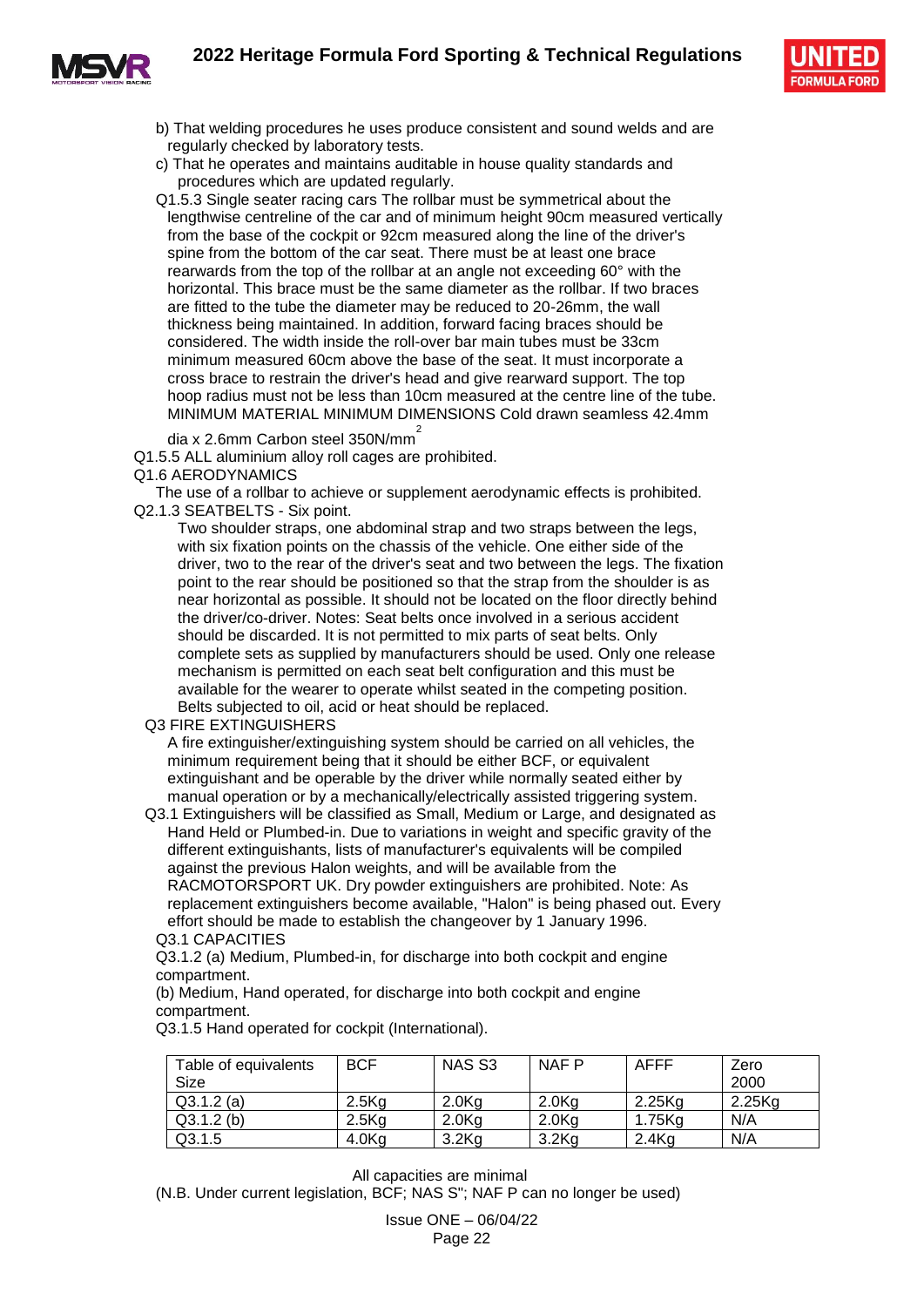

- Q3.2.1 Plumbed in Systems The Large unit should have two points of triggering one for the driver and one outside the car for activation by marshals etc.
- Q3.2.2 The triggering point from the exterior must be positioned close to the circuit breaker (or combined with it) and must be marked by the letter "E" in red inside a white circle of at least 10cm diameter with a red edge.
- Q3.2.3 In installing units the direction of nozzles should be carefully considered, induction, exhaust, ignition and fuel pumping systems being the most likely areas for fire to occur.
- Q3.2.4 Where possible sources of fire exist outside the engine or cockpit areas advice should be sought from the MOTORSPORT UK concerning plumbed-in system installations
- Q3.2.5 All bottles should discharge simultaneously and must be operable in any position of the car even if inverted.
- Q3.2.6 It is strongly recommended that plumbed-in bottles should be mounted in the fore and aft direction in the vehicle. The fitting of a pressure gauge is recommended.
- Q3.2.7 Method of Operation: The preferred method of operation is electrical which should have its own source of energy for triggering, ideally with provision for checking the integrity of the system's triggering circuit.
- Q3.2.8 Mechanically operated systems, if used, should be fitted with 'Total Discharge' valves (i.e. ones that continue to discharge even if the operating mechanism should fail after triggering). Hand-held extinguishers which have been adapted, by addition of pull-cables, rarely have the capability of being operated in varying positions and are not acceptable.
- Q3.2.9 Weight checking: Extinguisher systems should be capable of being dismantled for the purpose of checking the weight of the extinguishant and the integrity of the cylinder, also to enable the operating system to be serviced without discharging the contents. The tare weight of the unit must be marked on the cylinder.
- Q3.2.10 Installation: Particular attention should be paid to the installation and maintenance of any system, especially if it is mechanically operated. Pull cables should be fitted in such a way that no kinks or 'S' bends are formed which could cause malfunction
- Q3.3 DURING EVENTS:
- Q3.3.1 All plumbed-in extinguisher systems must be in an 'ARMED' condition (i.e. be capable of being operated without the removal of any safety device) at all times whilst competing or practising.
- Q3.3.2 Any plumbed-in extinguisher system found to be incapable of being operated will be the subject of a report to the Clerk of the Course/Stewards for possible penalisation as an offence against Safety Regulations.

Q3.3.3 Checking for correctly 'armed' extinguisher systems should only be carried out by MOTORSPORT UK Scrutineers, and/or Judges of Fact nominated for that purpose.

Q4 SAFETY FUEL CELLS

The FIA approved standard for Safety Fuel Cells is FIA Spec. FT3. These fuel cells are only manufactured by authorised companies and bear the name of the company, specification, code and date of manufacture stencilled on each cell. No other cells are approved. Cells of over five years old are deemed obsolete. Q5 RED WARNING LIGHT

A rearward facing red warning light of a minimum of 21 watts, with surface area

minimum 20cm<sup>2</sup>, maximum 40cm<sup>2</sup>. or of 21 watts with a surface area minimum of

50cm $^{2}$  and with lens and reflector to EC standards, must be located within 10cm of the centre line of the vehicle and be clearly visible from the rear. The warning light must be switched on when visibility conditions are reduced or when

instructed by the Clerk of the Course. Alternatively an FIA or Series sanctioned rear warning light may be employed, despite its current consumption being less than 21 Watts, provided the light output equals or exceeds that of the light units defined above.

Q6 TANK FILLERS, VENTS, AND CAPS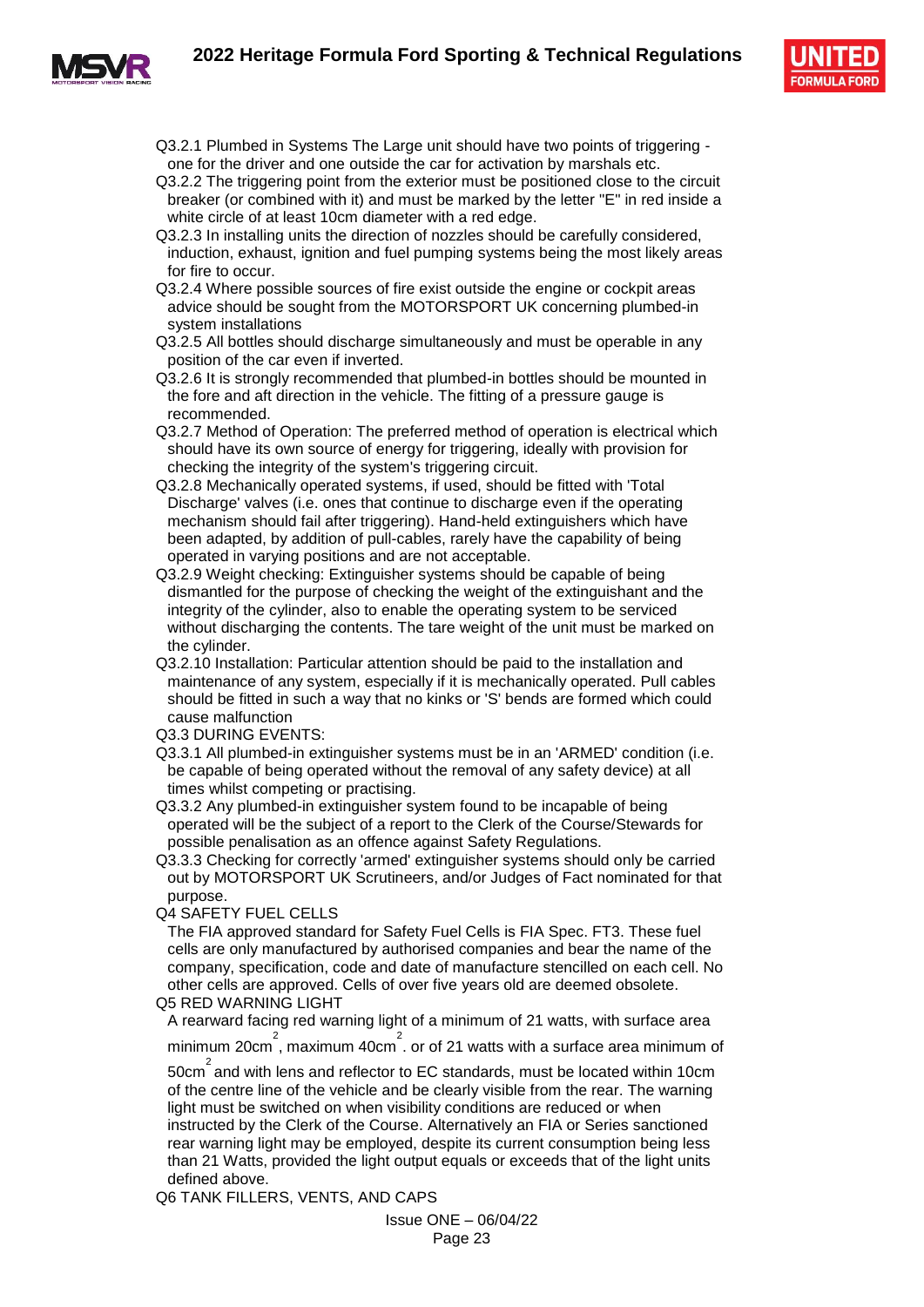

Tank fillers and caps must not protrude beyond the bodywork or be situated within the driver/passenger compartment. The caps must have an efficient locking action to reduce the risk of opening during an accident and ensure closing after refuelling (Q14.1.2). Air vents must be at least 25cm to the rear of the cockpit.

#### Q7 CRUSHABLE STRUCTURES

Q7.1.4 All oil tanks mounted outside the main chassis structure must be surrounded by crushable structure of minimum thickness 10mm

#### Q8 EXTERNAL CIRCUIT BREAKERS

The circuit breaker, when operated, must isolate all electrical circuits with the exception of those that operate fire extinguishers. On open cars it should be situated on the lower main hoop of the roll-over bar. The location to be identified by a Red Spark on a White-edged Blue triangle, and the 'On' and 'Off' positions clearly marked. Note: When the cut-out is operated, there must be no power source capable of keeping the engine running.

Q13 HEAD RESTRAINTS

Head restraints must be fitted, capable of restraining a 17kg mass decelerating at 5g. Dimensions to be 10cm x 10cm and located such that the driver's helmet is restrained and cannot move past it under rearward forces, or be trapped between the rollbar and the head restraint. It is recommended that it be within 5cm of the driver's helmet when normally seated.

Q14 GENERAL SAFETY RECOMMENDATIONS

Q14.1 Owing to the widely varying nature of competitions and vehicles taking part in them, the MOTORSPORT UK takes the view that it would not be in the best interests of the competitors to cover all aspects of safety precautions with mandatory regulations. Inevitably such regulations could not necessarily provide for the most appropriate safety precautions in all foreseeable circumstances. The MOTORSPORT UK therefore draws attention to the following points so that the competitors can consider them and take precautions as seem appropriate to their own particular requirements.

#### Q14.1.1 ELECTRICAL

a) Batteries - precautions should be taken to reduce the possibility of acid burns from batteries in case of accidents. Batteries should be sealed in a leak-proof, non-conductive, insulated compartment.

b) Electrical System - all wiring should be secured and well protected to reduce the risk of fire from electrical short circuits.

#### Q14.1.2 FUEL

a) Fuel Tanks and Pipes - every effort should be made to isolate fuel tanks and pipes from the driver's compartment. The risk of fuel spillage from accident damage can be reduced by use bag-type tanks or by coating metal tanks with GRP Tanks should be located so that they are given maximum protection by the structure of the vehicle. Vents should be designed to avoid spillage if the vehicle becomes inverted.

b) Fuel Fillers - these should be designed and located to reduce risk of damage. Filler caps should not be liable to open in the case of an accident. Simple screw caps are effective. The positive locking of the fuel filler caps is recommended. The filler pipe to the tank should be of minimum possible length and not protrude beyond the bodywork (Q6).

Q14.1.7 Radiator Caps These caps should be positioned or shielded in such a way that hot water or steam cannot scald the driver of the vehicle if they become opened or broken in an accident.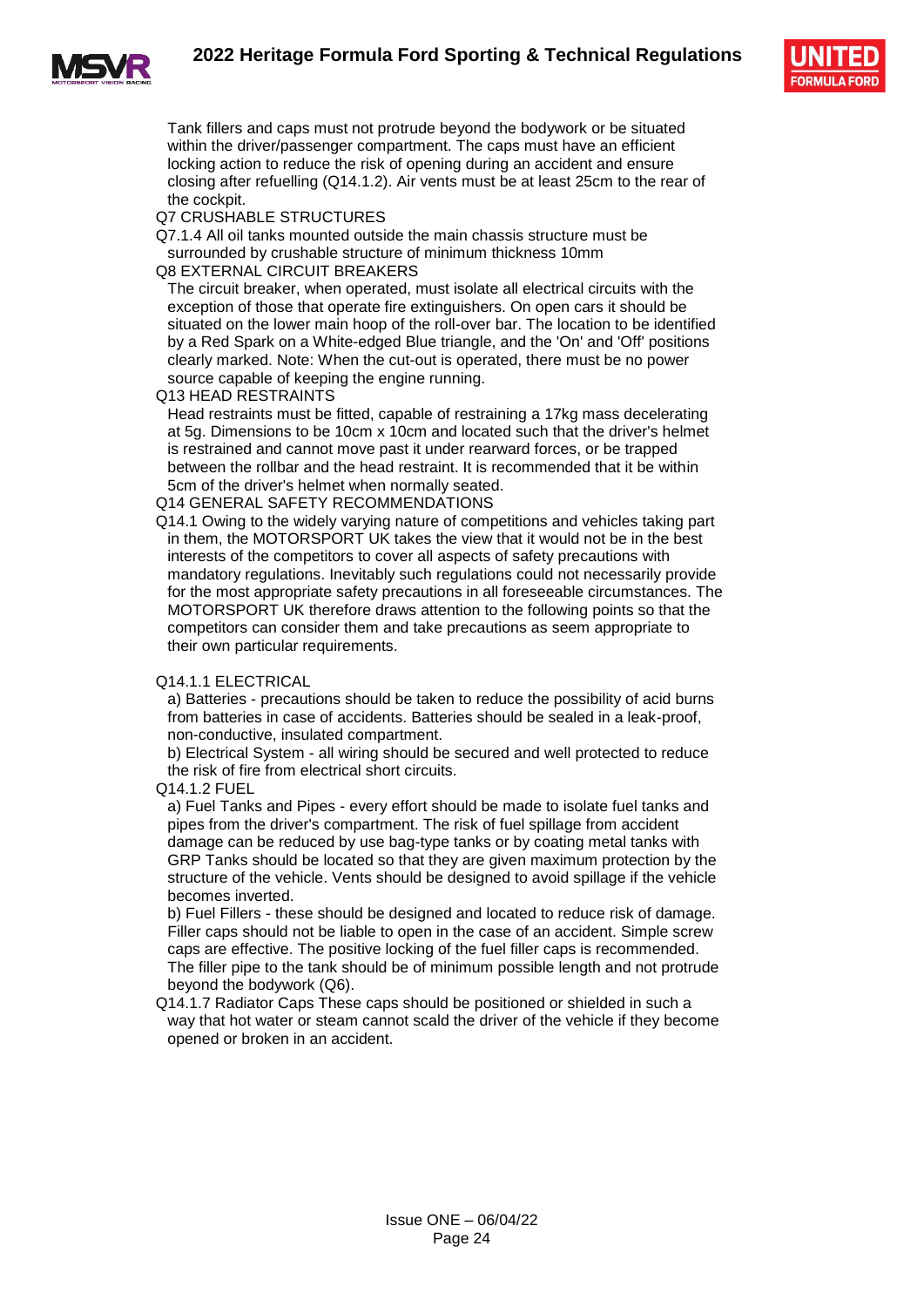





- 1. Safety roll over bar
- 2. Substantial support structure
- 3. Lateral Protection structure
- 4. Substantial structure
- 5. Front track
- 6. Rear track
- 7. Wheelbase.

**Notes** 

Maximum height is measured with the driver aboard.

Maximum height excludes safety roll-over bar on which there is no maximum height

Single seater dimensions - refer to drawing

(A) Maximum body height measured from ground 90

- (B) Maximum front overhang from front wheel axis 100
- (C) Exhaust height measured from the ground 60 Max

(D) Minimum height of Lateral Protection Structure 15

- (E )Minimum safety roll-over bar length in line with drivers spine 92
- (F) Minimum allowed helmet clearance 5
- (G) Maximum width 185
- (H) Maximum body width behind front wheels 95
- (J) Minimum cockpit opening 45
- (K) Minimum cockpit parallel opening length 30
- (L) Minimum cockpit overall opening length 60
- (M) Maximum rear wheel width 5.5 inch
- (N) Maximum front wheel width 5.5 inch
- (P) Maximum exhaust length from rear wheel axis 60
- (R) Minimum ground clearance 4

(S) Maximum width including lateral protection structure 130

(T) The maximum height of any part wider than 11Ocm

ahead of the front wheels is not to exceed the front rim height

Issue ONE – 06/04/22 Page 25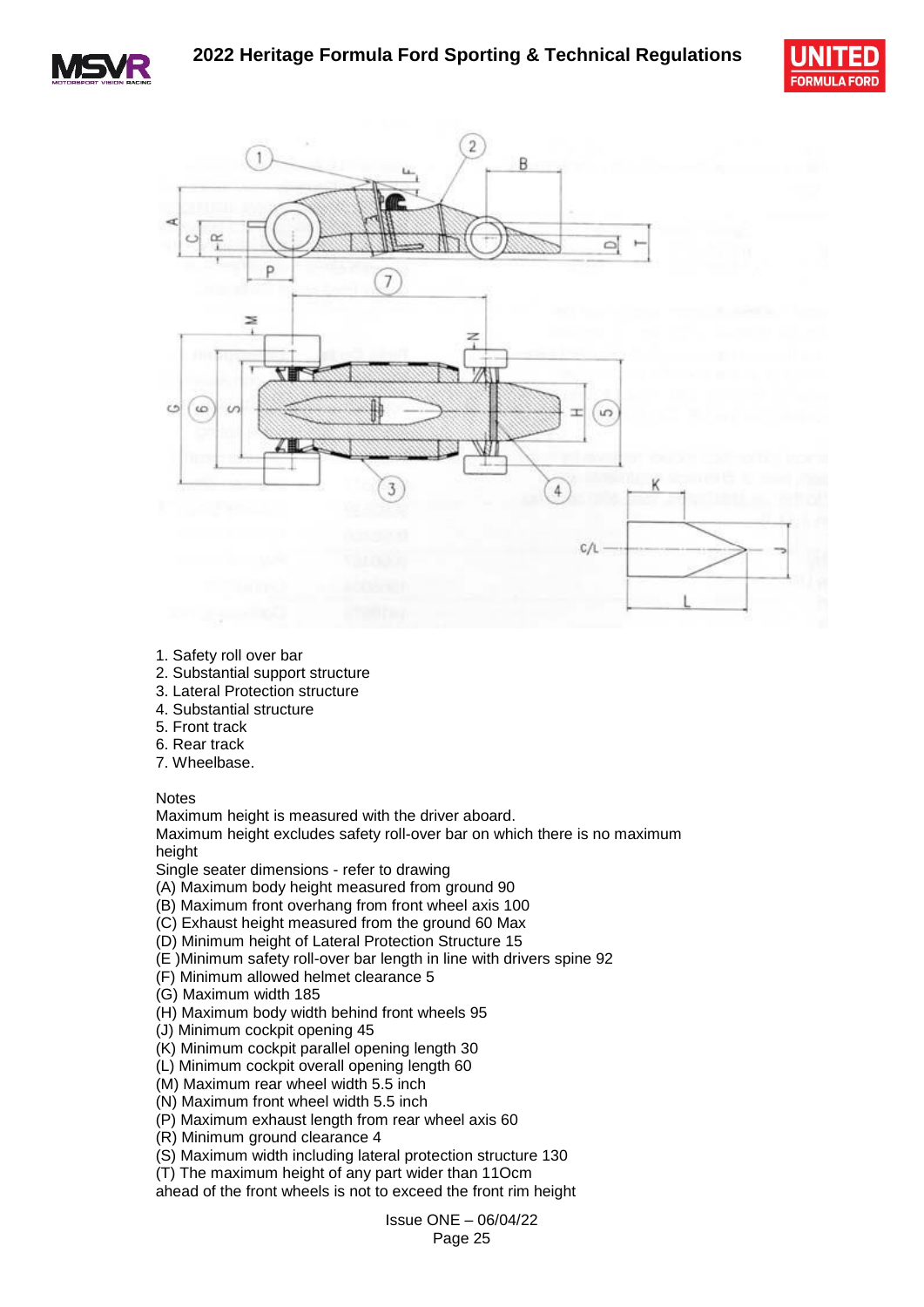





Minimum wheelbase 200 Minimum track 120 Wheel diameters 13 inch ALL dimensions in cm unless specifically stated

### **APPENDIX "C":**

#### **TYRES**

The only approved tyres (subject to a three year contract following competitive tendering) for Formula Ford cars are:- Size Specification Number Front Tyre 6.0/21.0-13 7317 Rear Tyre 7.0/22.0-13 7319 As per normal the specification number will be moulded on one sidewall of the tyre. In addition each tyre will have a unique number moulded into the same

sidewall as the specification number prefixed by an 'A' for tyres sold in the UK and an "X" for tyres sold outside the UK (i.e. Europe)

No mechanical (other than rubber removal by normal wear), heat or chemical treatments are permitted to the "as sold" tyres (See also sporting regulations 1.11.1)

Supplied by Avon Racing Division. Cooper - Avon Tyres Ltd Bath Road Melksham Wiltshire SN12 8AA U. K. Tel: 0044 (0)1225 703101 Fax: 0044 (0)1225 707443

#### **Sales Technical**

Brian Davis Paul Coates See sporting regulations for the number of tyres that can be used at any race meeting.

### **APPENDIX "D"**

#### **For Information only**

Indicated below are Part Numbers for some of the more commonly used spare parts for the "Kent" engine. Part numbers starting with 909 can be purchased through Ford Dealers' or equivalent specialist dealers.

#### **Finis Code Description**

9090001 Engine Assembly 9090125 Top Service Kit 9090956 Valve spring 9095317 Silencer (late) 9093539 Cylinder Block, Bare. 9096466 Piston Assembly, Grade 4D 9096467 Piston Assembly, Grade 3C 9094897 Crankshaft (Pt No. 711M 6303 AE) 9094722 Connecting Rod 1572456 Camshaft 1553961 Inlet Manifold 6009548 Short Motor Assembly. 1596693 Inlet Valve 6077327 Exhaust Valve 1428629 Clutch Disc 1420697 Clutch Cover 1471112 Cylinder Head 1.6 GT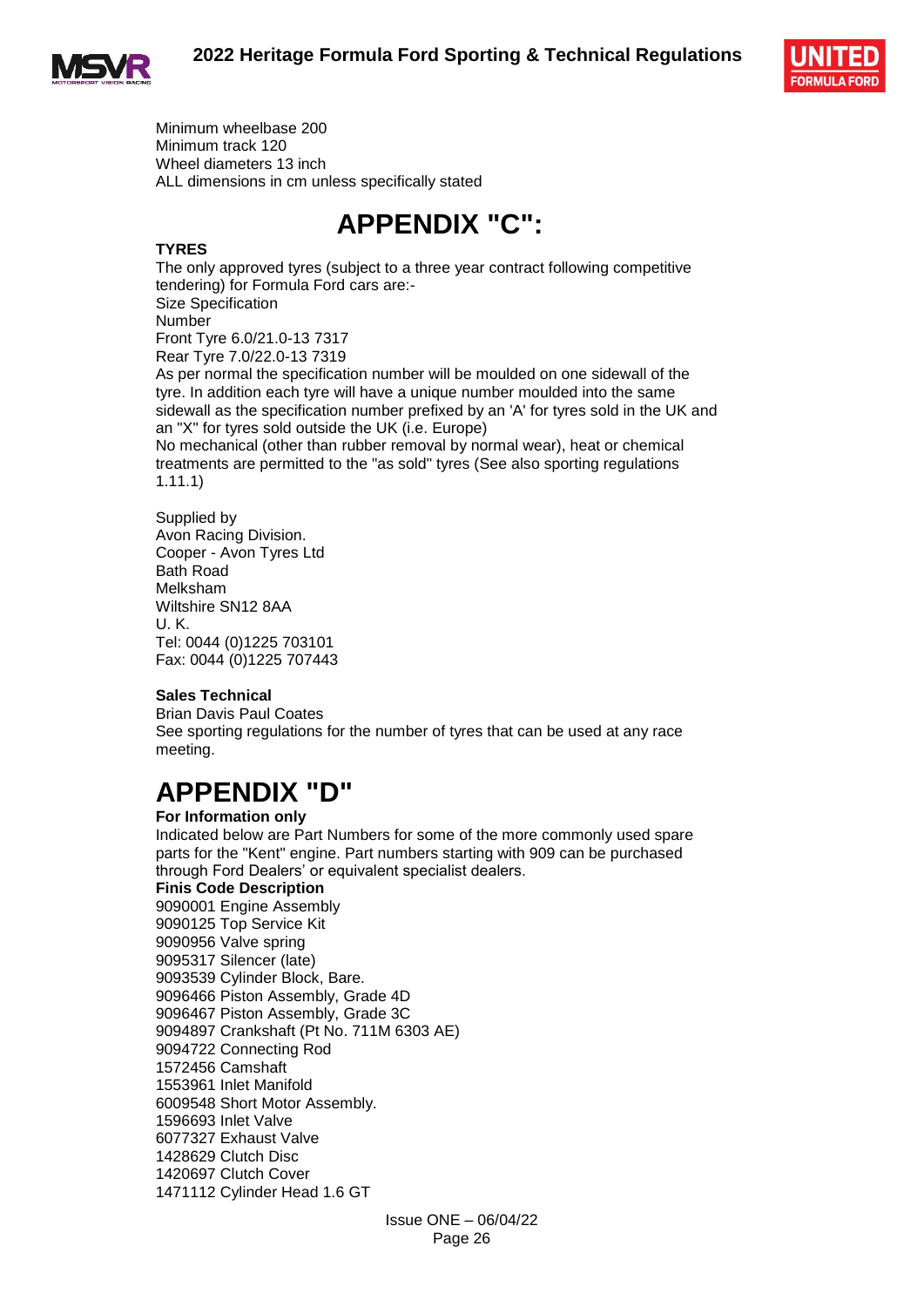



1471113 Cylinder Head 1.6

#### **History**

**Issue July 2001**  Opening page Contacts revised. Art 5.4b The number of the older silencer added. (Even though this unit is now out of stock) Art 5.7 Part number of current Ford cylinder head gasket added. Art 5.8 Recommended definition of camshaft altered to Ford profile, (was Ford ground component) as no Ford camshafts to this specification have been manufactured for over 10 years. (see below) Appendix 'A' Q3.1.5 Fire Extinguishers. Extinguishants not currently allowed in the UK are crossed out. Appendix 'C' Address and contact list for Avon corrected. Parts list Old silencer removed as no stocks exist. (9094277) Flywheel deleted as no longer available (6032187) Crankshaft part number updated to 9094897 Connecting rod part number updated to 9094722

#### **Recommended changes**

Owing to the unavailability of entirely produced Ford Motor Company camshafts, we strongly recommend that Art 5.8 be modified as below:-

5.8 CAMSHAFT

a) The only permitted cam profile is that for the Ford 1600 GT "Kent" engine production camshaft.

b) The camshaft profile must remain entirely as originally intended for the Ford 1600 GT "Kent" engine, and cannot be modified. Tuftriding or Parkerising is permitted. Shot peening, shot blasting or polishing are prohibited. Offset dowels are permitted.

c) The cam profile is defined by determination of lift (L-l) against a flat footed follower at various angles  $(\emptyset)$ . Maximum lift at all points on the camshaft must not be exceeded.

#### **Issue Dec 2002**

5.8 Current Camshaft Pt. No. 771M 6250 BA For Information Part Numbers for Ford specification parts that conform to these regulations are available from Formula Ford International under the following modified part numbers. Camshaft 91572456 Inlet manifold 9094948 Inlet Valve 91596693 Exhaust Valve 96077327 Clutch Disc 2257100 Cylinder Head, 1.6 GT 9094928 Also most other parts shown in main parts list.

#### **Issue January 2004**

Art 5.14 The freedom granted to the water pump in this Article does not permit the substitution of another pump, in a different location and/or driven by a separate motor. The water pump must be driven directly from the Formula Ford 1600 engine. This is a decision of the Ford Motor Company Ltd. and concurred by the Motorsport UK Ltd.

#### **Issue March 2004**

Page 2 Ford contact address changed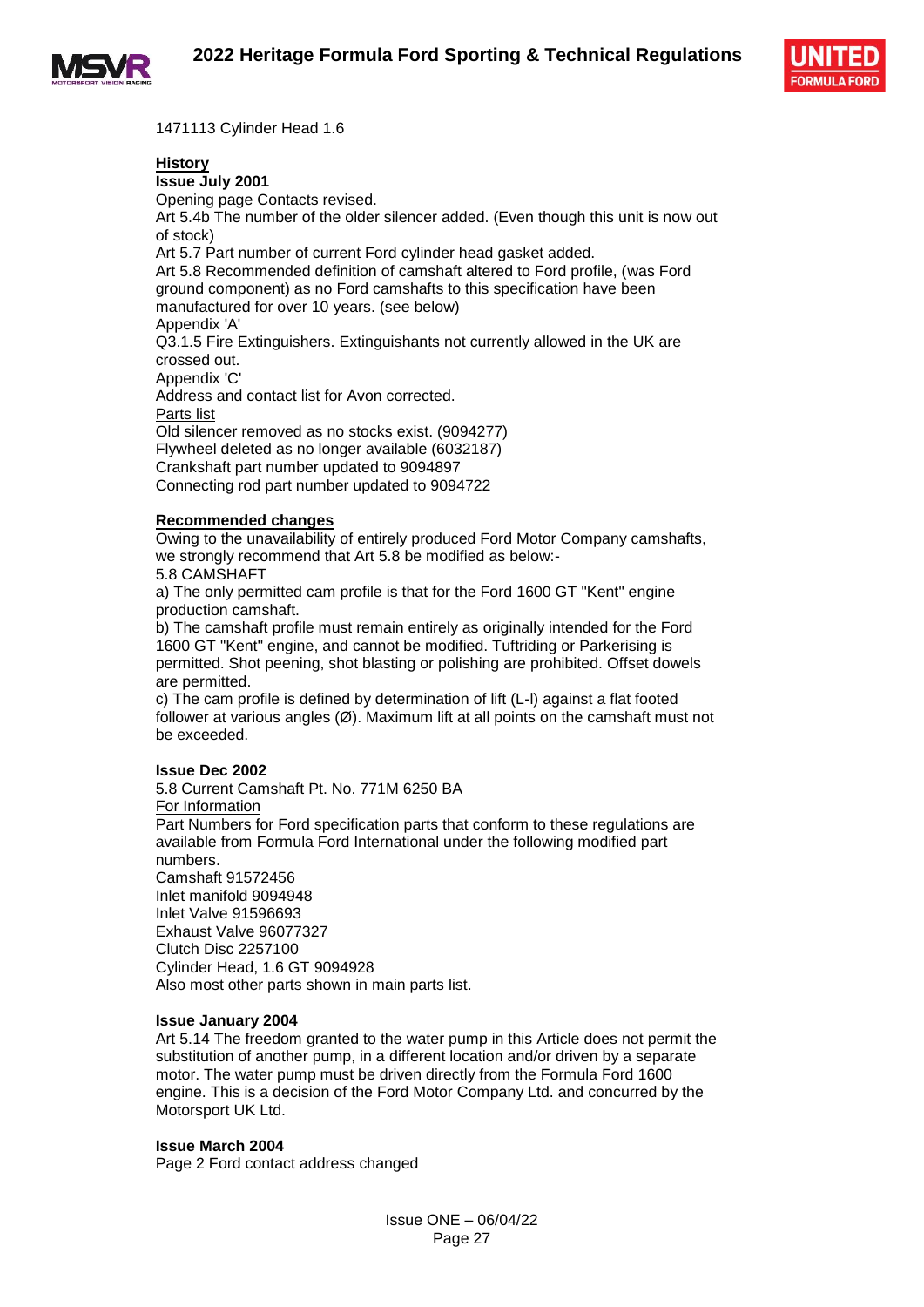





N.B. Any new chassis built (whether it is a copy of an old design or not), must conform to the current Formula Ford 1800 safety requirements. This includes suspension anti intrusion bars (properly secured).

Only original equipment nose cones may be fitted. These cannot be filled with foam to increase stiffness.

Cars originally built as Formula Ford 1800 cars, but now converted to 1600 specification must retain all current 1800 safety requirements.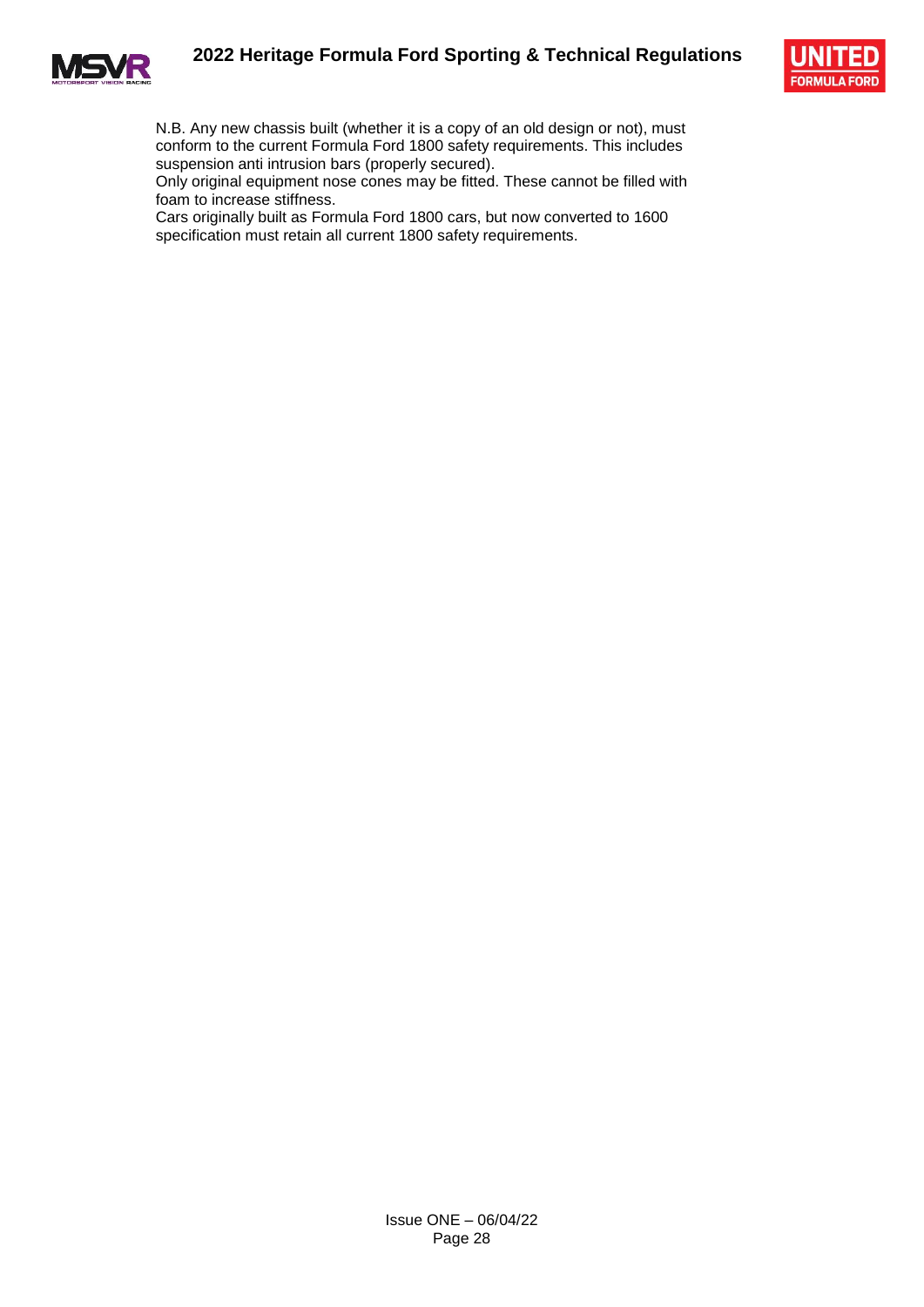



#### **Appendix 2**

| <b>Ford Racing Formula</b><br><b>Ford 1600 Regulations</b><br>Reference | 2022<br><b>MOTORSPORT</b><br><b>UK YEARBOOK</b> |
|-------------------------------------------------------------------------|-------------------------------------------------|
| E13                                                                     | J5                                              |
| E 13.1                                                                  | J <sub>5.1</sub>                                |
| E 13.2.1                                                                | J 5.2.1                                         |
| E 13.2.3                                                                | J 5.2.2                                         |
| E 13.2.4                                                                | J 5.2.3                                         |
| E 13.3.2                                                                | J 5.3.7                                         |
| E 13.5                                                                  | J 5.5.1 & J 5.5.2                               |
| E1 13.6                                                                 | J 5.6.1                                         |
| E 13.7.1                                                                | J 5.7.1                                         |
| E 13.7.2                                                                | J 5.7.4                                         |
| E 13.8 a                                                                | J 5.8.1                                         |
| E 13.8 b                                                                | J 5.8.2                                         |
| E 13.8 c                                                                | J 5.8.3                                         |
| E 13.13.3                                                               | J 5.13.4                                        |
| E 13.14.1                                                               | J 5.14.1                                        |
| E 13.14.2                                                               | J 5.14.2                                        |
| E 13.14.5                                                               | J 5.14.5                                        |
| E 13.14.6                                                               | J 5.14.6                                        |
| E 13.14.7                                                               | J 5.14.7                                        |
| E 15.5                                                                  | J 5.15.1                                        |
| E 13.16.4                                                               | J 5.16.1 - J 5.16.4                             |
| E 13.17                                                                 | J 5.17.1                                        |
| E 13.17.5                                                               | J 5.17.2                                        |
| E 13.19.1                                                               | J 5.20.1                                        |
| E 13.19.2                                                               | J 5.20.2                                        |
| E 13.19.3                                                               | J 5.20.3                                        |
| E 13.19.5                                                               | J 5.20.5                                        |
| E 13.19.9                                                               | J 5.20.10                                       |
| E 13.19.10                                                              | J 5.20.12                                       |
|                                                                         |                                                 |
| J 20.1.1                                                                | <u>Q 13.1.1</u>                                 |
| J 20.1.2                                                                | Q 13.1.2                                        |
| J 20.2.4                                                                | Q 13.2.4                                        |
| J20.4                                                                   | J 5.4.2                                         |
| J20.5                                                                   | Q 13.4                                          |
| J 20.7.2                                                                | Q 13.5.2                                        |
| J20.10                                                                  | Q 13.8                                          |
| J 20.11.1                                                               | Q 13.9.1                                        |
| J 20.11.2                                                               | Q 13.9.2                                        |
| J 20.14.2                                                               | Q 13.10.2                                       |
| $J$ 20.14.5                                                             | Q 13.10.5                                       |
| J 20.15.2                                                               | Q 13.11.2                                       |
|                                                                         |                                                 |
| $Q.1.4/Q$ $1/4/1/Q$ - Q                                                 |                                                 |
| 1.4.4                                                                   | K 1.5.1 - K 1.5.2                               |
| Q 1.5.3                                                                 | K 1.6.3                                         |
| Q 1.5.5                                                                 | K 1.6.5                                         |
| Q 1.6                                                                   | K 1.7                                           |

**2020 Heritage Formula Ford -Sporting & Technical Regulation - Appendix E**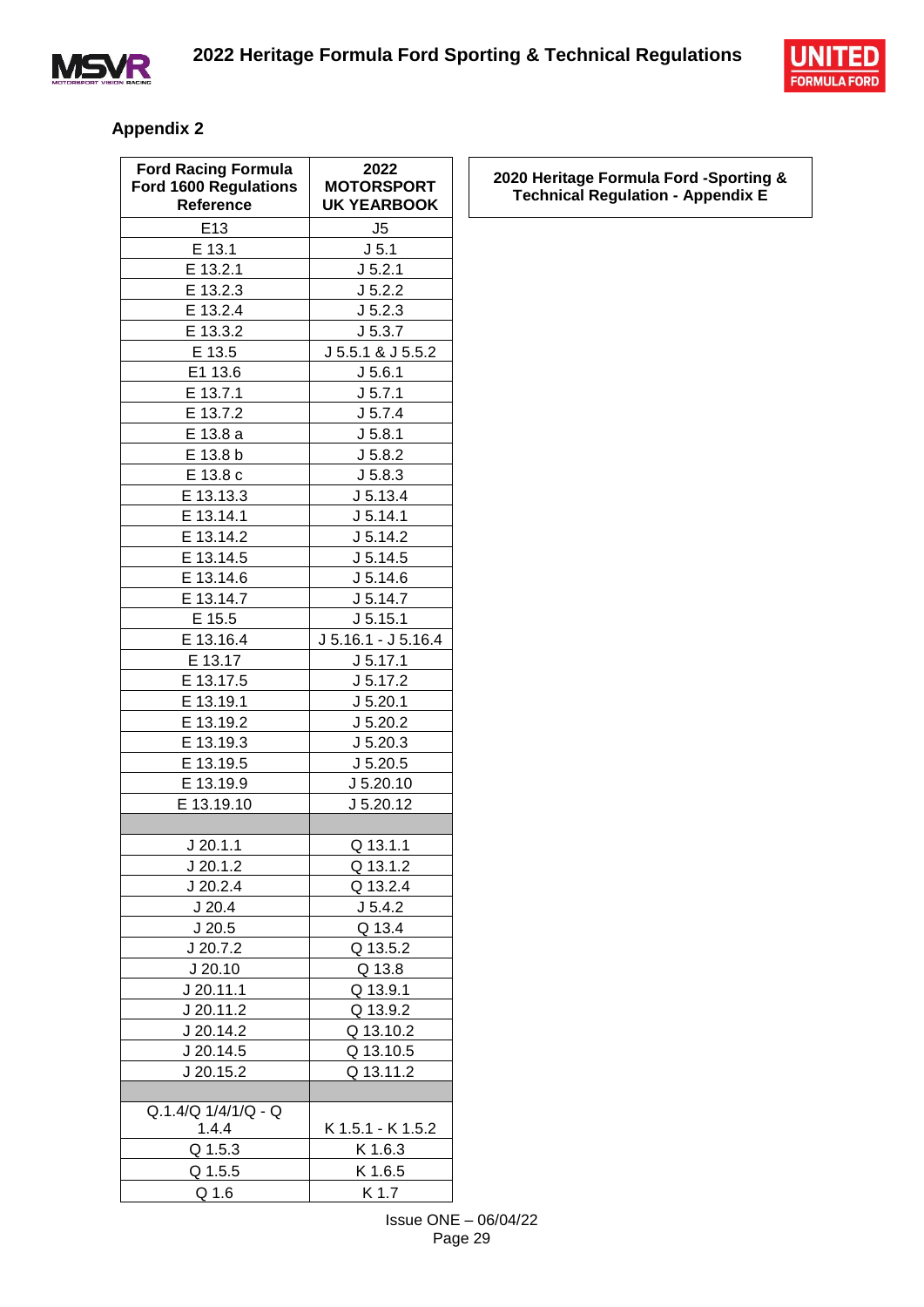



| $Q$ 2.1.3   | K 2.1.3 - K 2.1.10 |
|-------------|--------------------|
| $Q_3$ (All) | $K3$ (All)         |
| Q4          | $K$ 4.1            |
| Q5          | K 5.1 - K 5.2      |
| Q 6         | K6                 |
| Q 7         | K 7                |
| Q 7.1.4     | K 7.4              |
| Q8          | K 8.1 & Q 8.3      |
| Q 13        | K 13               |
| Q 14        | K 14               |
| Q 14.1      | K 14.1             |
| Q 14.1.1    | $K$ 14.1.1         |
| Q 14.1.2    | K 14.1.2           |
| Q 14.7      | K 14.1.7           |

Note: These cross references are a guide **only. Since the publication of these technical regulations (Issue 2, March 2004) the MOTORSPORT UK requirements may have changed and, where mandatory, current MOTORSPORT UK requirements are absolute.**